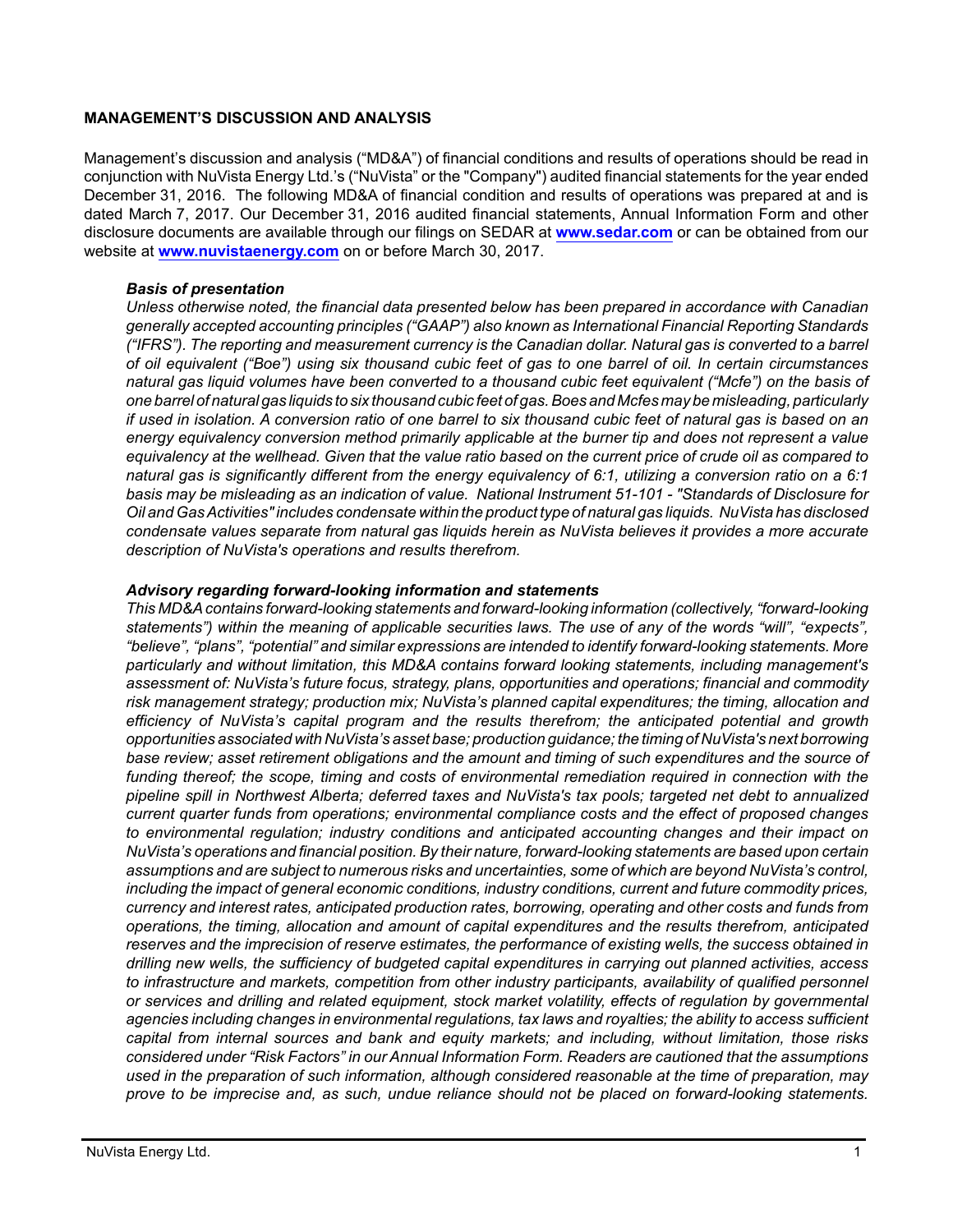*NuVista's actual results, performance or achievement could differ materially from those expressed in, or implied by, these forward-looking statements, or if any of them do so, what benefits NuVista will derive therefrom. NuVista has included the forward-looking statements in this MD&A in order to provide readers with a more complete perspective on NuVista's future operations and such information may not be appropriate for other purposes. NuVista disclaims any intention or obligation to update or revise any forward-looking statements, whether as a result of new information, future events or otherwise, except as required by law.*

*This MD&A also contains future-oriented financial information and financial outlook information (collectively, "FOFI") about NuVista's prospective results of operations and funds from operations, all of which are subject to the same assumptions, risk factors, limitations, and qualifications as set forth above. Readers are cautioned that the assumptions used in the preparation of such information, although considered reasonable at the time of preparation, may prove to be imprecise and, as such, undue reliance should not be placed on FOFI and forward-looking statements. NuVista's actual results, performance or achievement could differ materially from those expressed in, or implied by, these forward-looking statements and FOFI, or if any of them do so, what benefits NuVista will derive therefrom. NuVista has included the forward-looking statements and FOFI in this press release in order to provide readers with a more complete perspective on NuVista's future operations and such information may not be appropriate for other purposes. NuVista disclaims any intention or obligation to update or revise any forward-looking statements, whether as a result of new information, future events or otherwise, except as required by law.*

#### *Non-GAAP measurements*

*Within the MD&A, references are made to terms commonly used in the oil and natural gas industry. Management uses "funds from operations", "funds from operations netback", "net debt", "net debt to annualized current quarter funds from operations", "operating netback" ,"total revenue" and "adjusted working capital" to analyze operating performance and leverage. These terms do not have any standardized meaning prescribed by GAAP and therefore may not be comparable with the calculation of similar measures for other entities. These terms are used by management to analyze operating performance on a comparable basis with prior periods and to analyze the liquidity of NuVista.* 

*Funds from operations are based on cash flow from operating activities as per the statement of cash flows before changes in non-cash working capital, asset retirement expenditures, note receivable allowance (recovery) and environmental remediation expenses. Funds from operations as presented is not intended to represent operating cash flow or operating profits for the period nor should it be viewed as an alternative to cash flow from operating activities, per the statement of cash flows, net earnings (loss) or other measures of financial performance calculated in accordance with GAAP.* 

*Funds from operations per share is calculated based on the weighted average number of common shares outstanding consistent with the calculation of net loss per share. Total revenue equals oil and natural gas revenues including realized financial derivative gains/losses. Operating netback equals the total of revenues including realized financial derivative gains/losses less royalties, transportation and operating expenses calculated on a Boe basis. Funds from operations netback is operating netback less general and administrative, deferred share units, and interest expenses calculated on a Boe basis. Net debt is calculated as long-term debt plus senior unsecured notes plus adjusted working capital. Adjusted working capital is current assets less current liabilities and excludes the current portions of the financial derivative assets or liabilities, asset retirement obligations and deferred premium on flow through shares. Net debt to annualized current quarter funds from operations is net debt divided by annualized fourth quarter funds from operations.*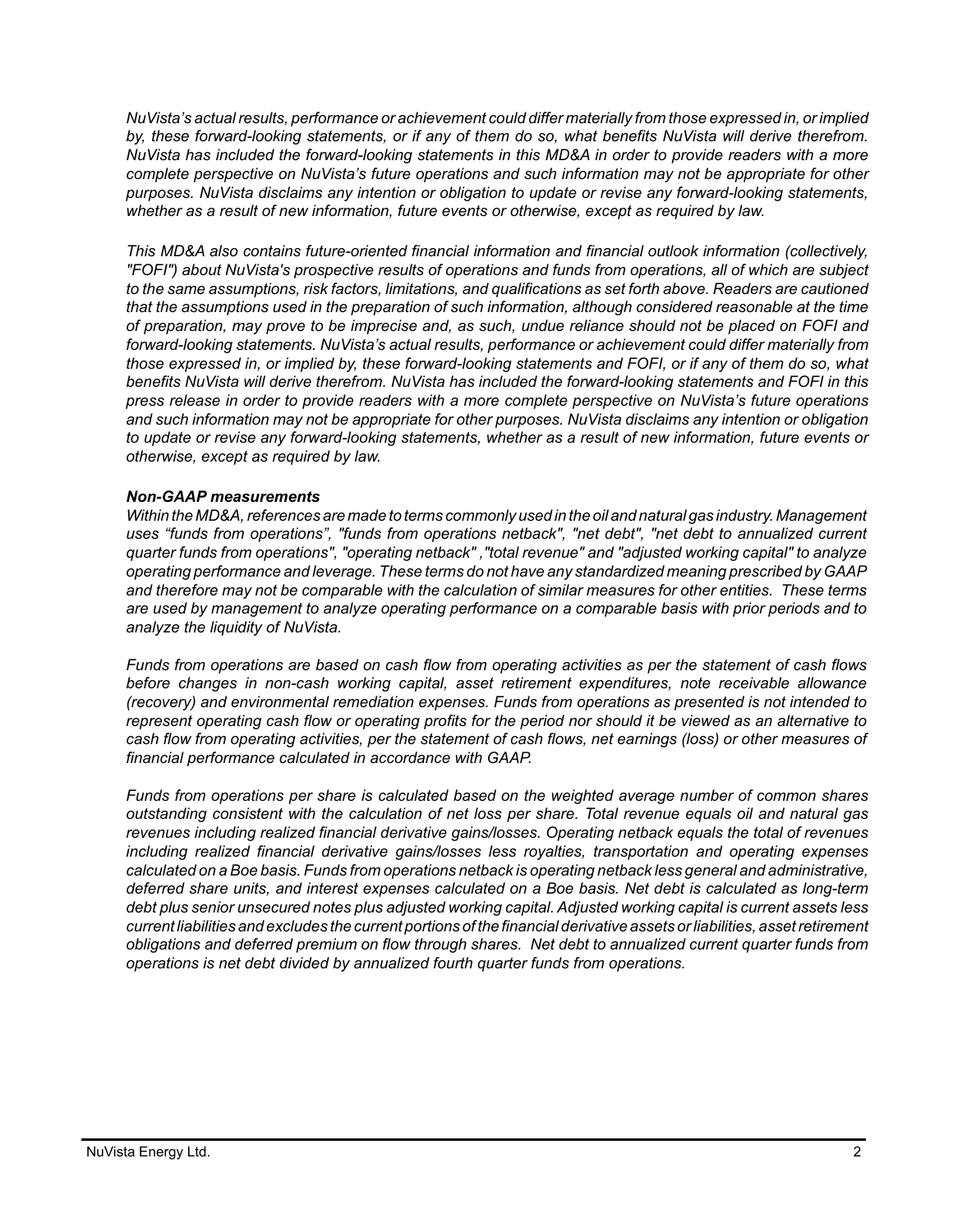### *Description of business*

NuVista is an exploration and production company actively engaged in the development, delineation and production of condensate, oil and natural gas reserves in the Western Canadian Sedimentary Basin. NuVista's primary focus is on the scalable and repeatable condensate-rich Montney formation in the Alberta Deep Basin ("Wapiti Montney"). The common shares of NuVista trade on the Toronto Stock Exchange ("TSX") under the symbol NVA.

#### *Drilling activity*

|                              | Three months ended December 31 |      | Year ended December 31 |      |  |
|------------------------------|--------------------------------|------|------------------------|------|--|
|                              | 2016                           | 2015 | 2016                   | 2015 |  |
| Wells drilled (gross)        | 6.0                            | 6.0  | 20.0                   | 19.0 |  |
| Wells drilled (net)          | 6.0                            | 6.0  | 20.0                   | 19.0 |  |
| Average working interest (%) | 100%                           | 100% | 100%                   | 100% |  |

For the three months ended December 31, 2016, NuVista drilled 6.0 (6.0 net) natural gas wells with 100% success rate. For the comparable period of 2015, NuVista drilled 6.0 (6.0 net) natural gas wells with a 100.0% success rate.

For the year ended December 31, 2016, NuVista drilled 20.0 (20.0 net) natural gas wells with 100% success rate. For the comparable period of 2015, NuVista drilled 18.0 (18.0 net) natural gas wells and 1.0 (1.0 net) disposal well with a 100.0% success rate. All wells in 2016 and 2015 were drilled in NuVista's Wapiti Montney operating area with an average working interest of 100%.

#### *Dispositions*

NuVista completed various asset dispositions throughout 2015 and 2016 with substantially all of the dispositions being in NuVista's non core operating areas.

During the second quarter of 2016, NuVista disposed of its assets in the Wapiti Sweet operating area with combined production at the time of sale of approximately 3,200 Boe/d. With the disposition of non core properties and capital expenditures in the Wapiti Montney area over the past few years, NuVista's total production is now 96% from the Wapiti Montney.

### *Production*

|                                            | Three months ended December 31 |        |          |        | Year ended December 31 |          |  |
|--------------------------------------------|--------------------------------|--------|----------|--------|------------------------|----------|--|
|                                            | 2016                           | 2015   | % Change | 2016   | 2015                   | % Change |  |
| Natural gas (Mcf/d)                        | 96,692                         | 96,372 |          | 89,773 | 92,883                 | (3)      |  |
| Condensate & oil (Bbls/d)                  | 7,057                          | 5,400  | 31       | 6,764  | 4,940                  | 37       |  |
| Butane (Bbls/d)                            | 766                            | 617    | 24       | 623    | 510                    | 22       |  |
| Propane (Bbls/d)                           | 651                            | 678    | (4)      | 545    | 582                    | (6)      |  |
| Ethane (Bbls/d)                            | 15                             | 577    | (97)     | 12     | 533                    | (98)     |  |
| Subtotal (Boe/d)                           | 24,605                         | 23,334 | 5        | 22,907 | 22,045                 | 4        |  |
| Dispositions (Boe/d) <sup>(1)</sup>        | 111                            | 21     | 429      | 1,731  | 363                    | 377      |  |
| Total production (Boe/d)                   | 24,716                         | 23,355 | 6        | 24,638 | 22,408                 | 10       |  |
| Condensate, oil & NGLs weighting (2) & (3) | 35%                            | 31%    |          | 34%    | 30%                    |          |  |
| Condensate & oil weighting $(3)$           | 29%                            | 23%    |          | 28%    | 23%                    |          |  |

<sup>(1)</sup> Production from properties disposed in the current year. Prior period comparatives have not been adjusted. Includes prior production on properties previously disposed.

 $(2)$  Natural gas liquids ("NGLs") include butane, propane and ethane.

 $^{(3)}$  Product weighting is based on total production.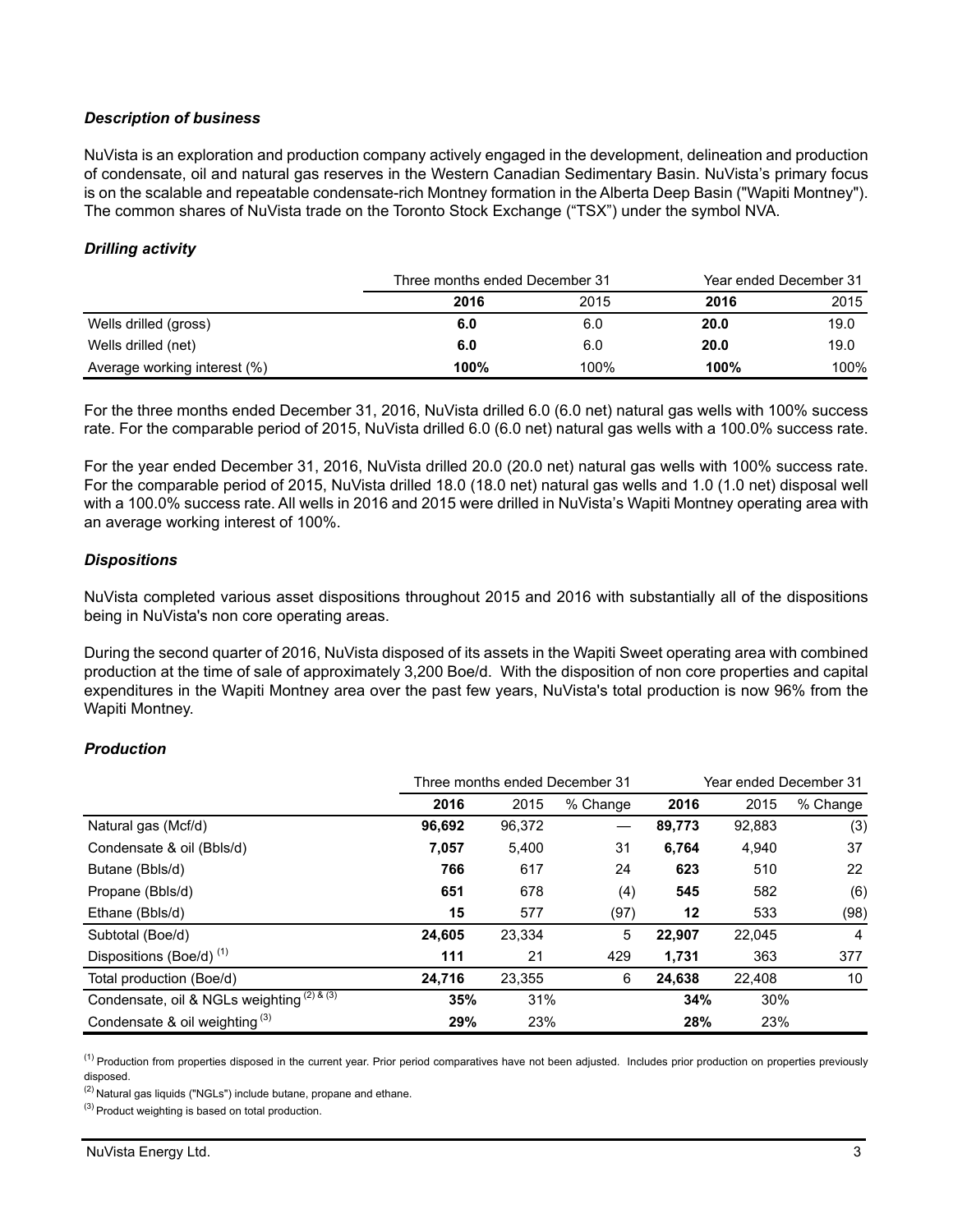## *Production by area*

|                             | Three months ended December 31, 2016 |            |             |         | Three months ended December 31, 2015 |            |             |         |
|-----------------------------|--------------------------------------|------------|-------------|---------|--------------------------------------|------------|-------------|---------|
|                             |                                      | Condensate |             |         |                                      | Condensate |             |         |
|                             | Natural gas                          | & oil      | <b>NGLs</b> | Total   | Natural gas                          | & oil      | <b>NGLs</b> | Total   |
|                             | (Mcf/d)                              | (Bbls/d)   | (Bbls/d)    | (Boe/d) | (Mcf/d)                              | (Bbls/d)   | (Bbls/d)    | (Boe/d) |
| Wapiti Montney              | 91.330                               | 7,015      | 1,411       | 23.648  | 72.367                               | 5,286      | 1.024       | 18,371  |
| Non core                    | 5,362                                | 42         | 21          | 957     | 24,005                               | 114        | 848         | 4,963   |
| Subtotal                    | 96.692                               | 7.057      | 1,432       | 24.605  | 96.372                               | 5.400      | 1.872       | 23.334  |
| Dispositions <sup>(1)</sup> | (358)                                | 201        | (30)        | 111     | (13)                                 | 21         | 3           | 21      |
| Total                       | 96.334                               | 7,258      | 1,402       | 24,716  | 96,359                               | 5.421      | 1.875       | 23,355  |
| % of Total                  | 65%                                  | 29%        | 6%          |         | 69%                                  | 23%        | 8%          |         |

 $<sup>(1)</sup>$  Production from properties disposed in the current year. Prior period comparatives have not been adjusted.</sup>

|                             | Year ended December 31, 2016 |                                 |                         |                  |                        |                                 | Year ended December 31, 2015 |                  |
|-----------------------------|------------------------------|---------------------------------|-------------------------|------------------|------------------------|---------------------------------|------------------------------|------------------|
|                             | Natural gas<br>(Mcf/d)       | Condensate<br>& oil<br>(Bbls/d) | <b>NGLs</b><br>(Bbls/d) | Total<br>(Boe/d) | Natural gas<br>(Mcf/d) | Condensate<br>& oil<br>(Bbls/d) | <b>NGLs</b><br>(Bbls/d)      | Total<br>(Boe/d) |
| Wapiti Montney              | 83,962                       | 6,722                           | 1,161                   | 21,877           | 68.091                 | 4,602                           | 785                          | 16,735           |
| Non core                    | 5,811                        | 42                              | 19                      | 1,030            | 24,792                 | 338                             | 840                          | 5,310            |
| Subtotal                    | 89.773                       | 6.764                           | 1.180                   | 22.907           | 92.883                 | 4.940                           | 1,625                        | 22.045           |
| Dispositions <sup>(1)</sup> | 7.248                        | 128                             | 395                     | 1,731            | 1,426                  | 102                             | 23                           | 363              |
| Total                       | 97.021                       | 6.892                           | 1.575                   | 24,638           | 94.309                 | 5.042                           | 1.648                        | 22,408           |
| % of Total                  | 66%                          | 28%                             | 6%                      |                  | 70%                    | 23%                             | 7%                           |                  |

 $<sup>(1)</sup>$  Production from properties disposed in the current year. Prior year comparatives have not been adjusted.</sup>

### *Production weighting by area*

|                     | Three months ended December 31 |       |      | Year ended December 31 |  |  |
|---------------------|--------------------------------|-------|------|------------------------|--|--|
|                     | 2016                           | 2015  | 2016 | 2015                   |  |  |
| Wapiti Montney      | 96%                            | 79%   | 89%  | 75%                    |  |  |
| Non core            | 4%                             | 21%   | 4%   | 24%                    |  |  |
| <b>Dispositions</b> | $-\%$                          | $-\%$ | 7%   | 1%                     |  |  |

For the three months ended December 31, 2016, NuVista's average production was 24,716 Boe/d, an increase of 6% from 23,355 Boe/d in the comparative period of 2015 due to the successful Montney drilling program and production with high condensate yields, partially offset by the sale of approximately 3,200 Boe/d of Wapiti Sweet production with low condensate yields that closed in June 2016. Fourth quarter production remained consistent compared to production of 24,898 Boe/d in the third quarter of 2016. Condensate & oil volumes averaged 29% of total production for the quarter.

For the year ended December 31, 2016, NuVista's average production was 24,638 Boe/d, a 10% increase from 22,408 Boe/d in the comparative period of 2015. The increase is a result of the 31% increase in Wapiti Montney production, net of production sold in property dispositions in 2015 and 2016.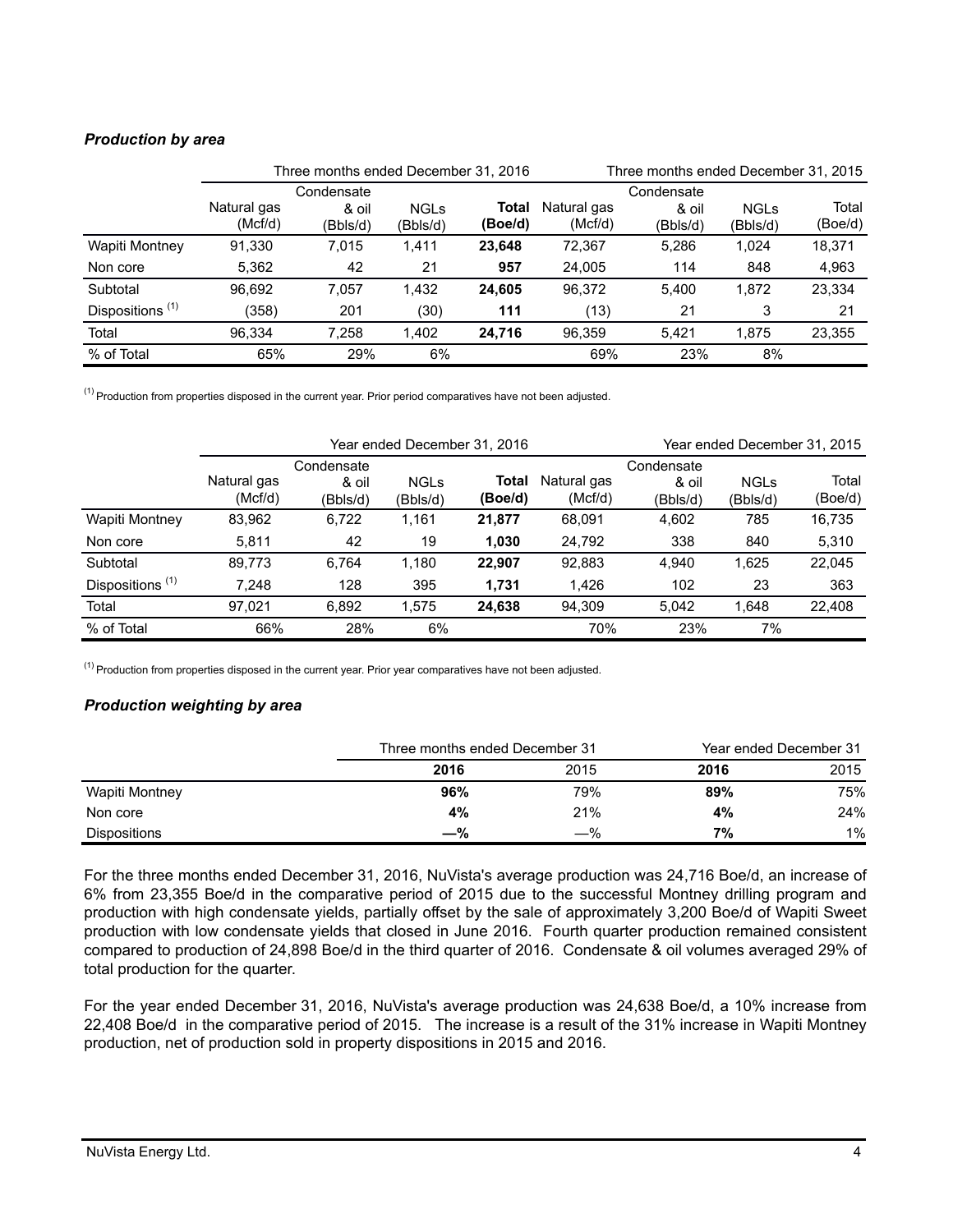# *Commodity prices*

#### *Benchmark prices*

|                                                           | Three months ended December 31 |       |          |       | Year ended December 31 |          |  |
|-----------------------------------------------------------|--------------------------------|-------|----------|-------|------------------------|----------|--|
|                                                           | 2016                           | 2015  | % Change | 2016  | 2015                   | % Change |  |
| Natural gas - AECO (daily) (\$/GJ)                        | 2.93                           | 2.34  | 25       | 2.05  | 2.55                   | (20)     |  |
| Natural gas - AECO (monthly) (\$/GJ)                      | 2.67                           | 2.51  | 6        | 1.98  | 2.62                   | (24)     |  |
| Natural gas - NYMEX (monthly) (US\$/MMbtu)                | 2.98                           | 2.27  | 31       | 2.46  | 2.66                   | (8)      |  |
| Natural gas - Chicago Citygate (monthly) (US\$/<br>MMbtu) | 3.00                           | 2.46  | 22       | 2.49  | 2.85                   | (13)     |  |
| Oil - WTI (US\$/Bbl)                                      | 49.29                          | 42.18 | 17       | 43.32 | 48.80                  | (11)     |  |
| Oil - Edmonton Par - (Cdn\$/Bbl)                          | 61.60                          | 52.83 | 17       | 52.90 | 57.10                  | (7)      |  |
| Condensate - (Cdn\$/Bbl)                                  | 64.46                          | 55.55 | 16       | 56.18 | 60.30                  | (7)      |  |
| Exchange rate - (Cdn\$/US\$)                              | 1.334                          | 1.335 |          | 1.326 | 1.279                  | 4        |  |

Average selling prices<sup>(1) & (2)</sup>

|                           |       | Three months ended December 31 |          |        | Year ended December 31 |          |  |
|---------------------------|-------|--------------------------------|----------|--------|------------------------|----------|--|
|                           | 2016  | 2015                           | % Change | 2016   | 2015                   | % Change |  |
| Natural gas (\$/Mcf)      | 3.74  | 3.55                           | 5        | 3.54   | 3.64                   | (3)      |  |
| Condensate & oil (\$/Bbl) | 58.21 | 45.28                          | 29       | 49.81  | 51.34                  | (3)      |  |
| Butane (\$/Bbl)           | 29.28 | 23.48                          | 25       | 23.77  | 26.39                  | (10)     |  |
| Propane (\$/Bbl)          | 7.58  | (4.17)                         |          | (1.03) | (2.92)                 |          |  |
| Ethane (\$/Bbl)           | 15.14 | 8.16                           | 86       | 4.43   | 8.20                   | (46)     |  |

<sup>(1)</sup> Prices exclude price risk management realized and unrealized gains and losses on financial derivative commodity contracts but includes gains and losses on physical sale contracts.

 $(2)$  The average liquids selling price is net of tariffs and fractionation fees.

NuVista markets its natural gas based on a mix of monthly, daily and fixed AECO pricing. As of December 1, 2015, the Company started selling approximately 20 MMcf/d of its natural gas directly into the Chicago market where it receives a higher US dollar denominated Chicago Citygate price. NuVista's average selling price for natural gas for the three months and year ended December 31, 2016 was \$3.74/Mcf and \$3.54/Mcf respectively, compared to \$3.55/ Mcf and \$3.64/Mcf for the comparative periods of 2015, and \$3.37/Mcf in the third quarter of 2016. Excluding the impact of realized gains on physical sales contracts, the average selling price for natural gas for the three months and year ended December 31, 2016 was \$3.25/Mcf and \$2.62/Mcf respectively, compared to \$2.79/Mcf and \$2.95/ Mcf for the comparative periods of 2015, and \$2.51/Mcf in the third quarter of 2016.

Strong demand for condensate in Alberta results in benchmark condensate prices at Edmonton trading at a premium to Canadian light oil prices. NuVista's realized condensate prices include adjustments for pipeline tariffs to Edmonton and quality differentials. Condensate and oil prices averaged \$58.21/Bbl in the fourth quarter, an increase of 29% from \$45.28/Bbl for the comparable period in 2015, consistent with a 17% increase in WTI prices. Butane and propane trade at varying discounts to light oil prices depending on market conditions. Propane prices continue to be impacted as a result of an oversupply in Western Canada. Propane production makes up less than 3% of the Company's total production.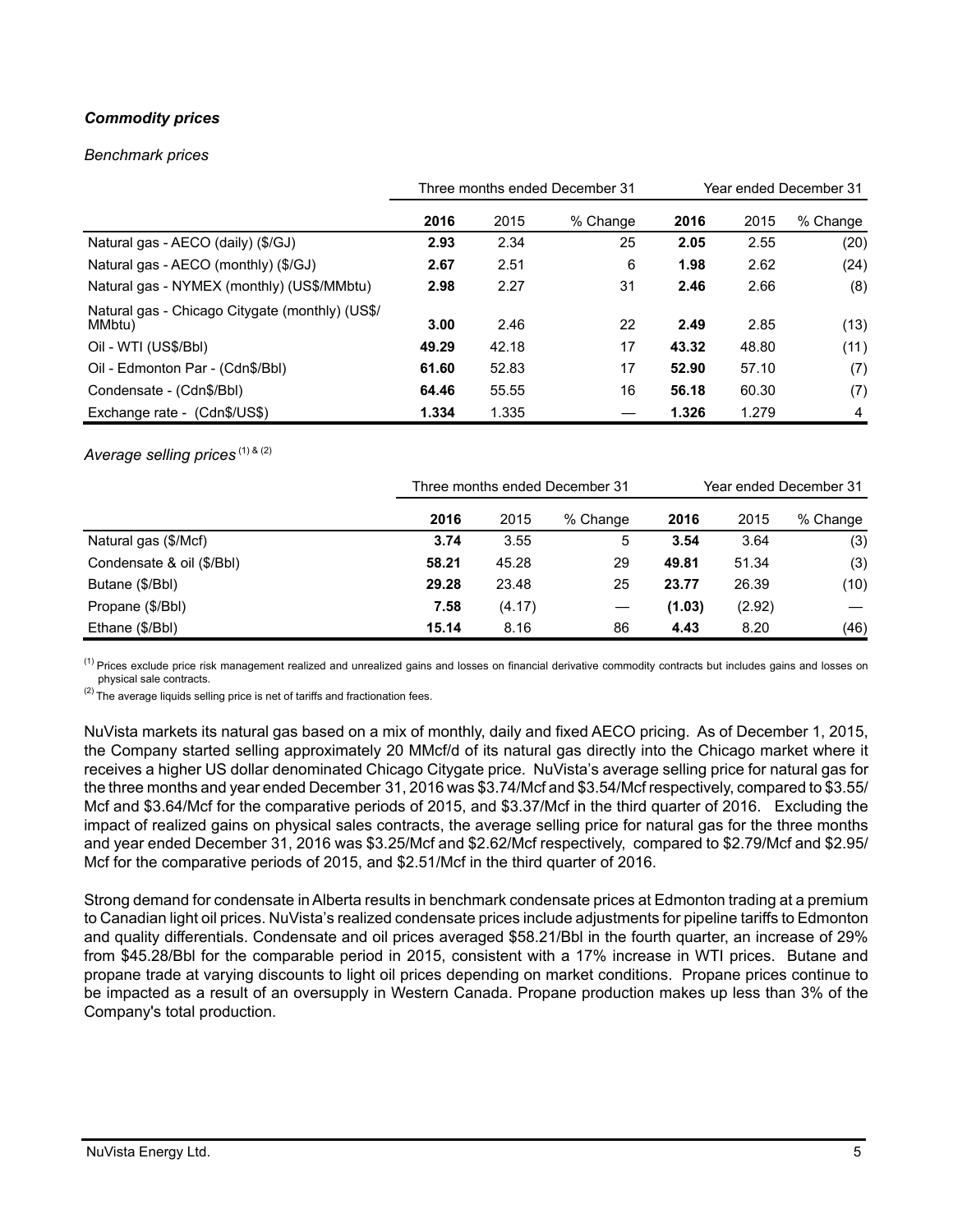#### *Revenues*

|                                               | Three months ended December 31 |                     |                     |            |            |  |  |
|-----------------------------------------------|--------------------------------|---------------------|---------------------|------------|------------|--|--|
| (\$ thousands)                                | Natural gas                    | Condensate<br>& oil | NGLs <sup>(2)</sup> | 2016 Total | 2015 Total |  |  |
| Oil and natural gas revenues (1)              | 33.175                         | 38.866              | 2.497               | 74.538     | 55.592     |  |  |
| Realized gain (loss) on financial derivatives | (343)                          | 2.656               | $\hspace{0.05cm}$   | 2.313      | 11.066     |  |  |
| Total revenue <sup>(3)</sup>                  | 32.832                         | 41.522              | 2.497               | 76.851     | 66.658     |  |  |

<sup>(1)</sup> Natural gas revenue includes price risk management gains and losses on physical delivery sale contracts. For the three months ended December 31, 2016, our physical delivery sales contracts totaled a \$4.3 million gain (2015 – \$6.8 million gain).

(2) Includes butane, propane, and ethane.

(3) Refer to "Non-GAAP measurements".

|                                             |             | Year ended December 31 |                     |            |            |  |  |
|---------------------------------------------|-------------|------------------------|---------------------|------------|------------|--|--|
| (\$ thousands)                              | Natural gas | Condensate<br>& oil    | NGLs <sup>(2)</sup> | 2016 Total | 2015 Total |  |  |
| Oil and natural gas revenues <sup>(1)</sup> | 125.591     | 125.646                | 6.015               | 257.252    | 225,685    |  |  |
| Realized gain on financial derivatives      | 1.652       | 24.677                 |                     | 26.329     | 42.801     |  |  |
| Total revenue <sup>(3)</sup>                | 127.243     | 150.323                | 6.015               | 283,581    | 268.486    |  |  |

<sup>(1)</sup> Natural gas revenue includes price risk management gains and losses on physical delivery sale contracts. For the year ended December 31, 2016, our physical delivery sales contracts totaled a \$32.6 million gain (2015 – \$23.7 million gain).

(2) Includes butane, propane, and ethane.

(3) Refer to "Non-GAAP measurements".

For the three months ended December 31, 2016, oil and natural gas revenues were \$74.5 million, a 34% increase from \$55.6 million for the comparable period of 2015, primarily as a result of a 6% increase in production and a 27% increase in realized prices for the quarter. Oil and natural gas revenues were comprised of \$33.2 million of natural gas revenues, \$38.9 million of condensate and oil revenues, and \$2.5 million of NGL revenues.

For the year ended December 31, 2016, oil and natural gas revenues were \$257.3 million, a 14% increase from \$225.7 million for the comparable period of 2015, primarily as a result of a 10% increase in production and a 3% increase in realized prices. Oil and natural gas revenues were comprised of \$125.6 million of natural gas revenues, \$125.6 million of condensate and oil revenues, and \$6.0 million of NGL revenues.

#### *Commodity price risk management*

|                                      |                                |                                  | Three months ended December 31 |                         |                                                                                 |        |  |  |  |
|--------------------------------------|--------------------------------|----------------------------------|--------------------------------|-------------------------|---------------------------------------------------------------------------------|--------|--|--|--|
| (\$ thousands)                       |                                | 2016                             |                                |                         | 2015<br>Total<br>Unrealized<br>gain (loss)<br>gain (loss)<br>718<br>(89)<br>807 |        |  |  |  |
|                                      | <b>Realized</b><br>gain (loss) | <b>Unrealized</b><br>gain (loss) | Total<br>gain (loss)           | Realized<br>gain (loss) |                                                                                 |        |  |  |  |
| Natural gas                          | (343)                          | 2,362                            | 2.019                          |                         |                                                                                 |        |  |  |  |
| Condensate, oil and NGLs             | 2,656                          | (13,947)                         | (11, 291)                      | 11.155                  | 318                                                                             | 11,473 |  |  |  |
| Gain (loss) on financial derivatives | 2.313                          | (11,585)                         | (9,272)                        | 11.066                  | 1.125                                                                           | 12.191 |  |  |  |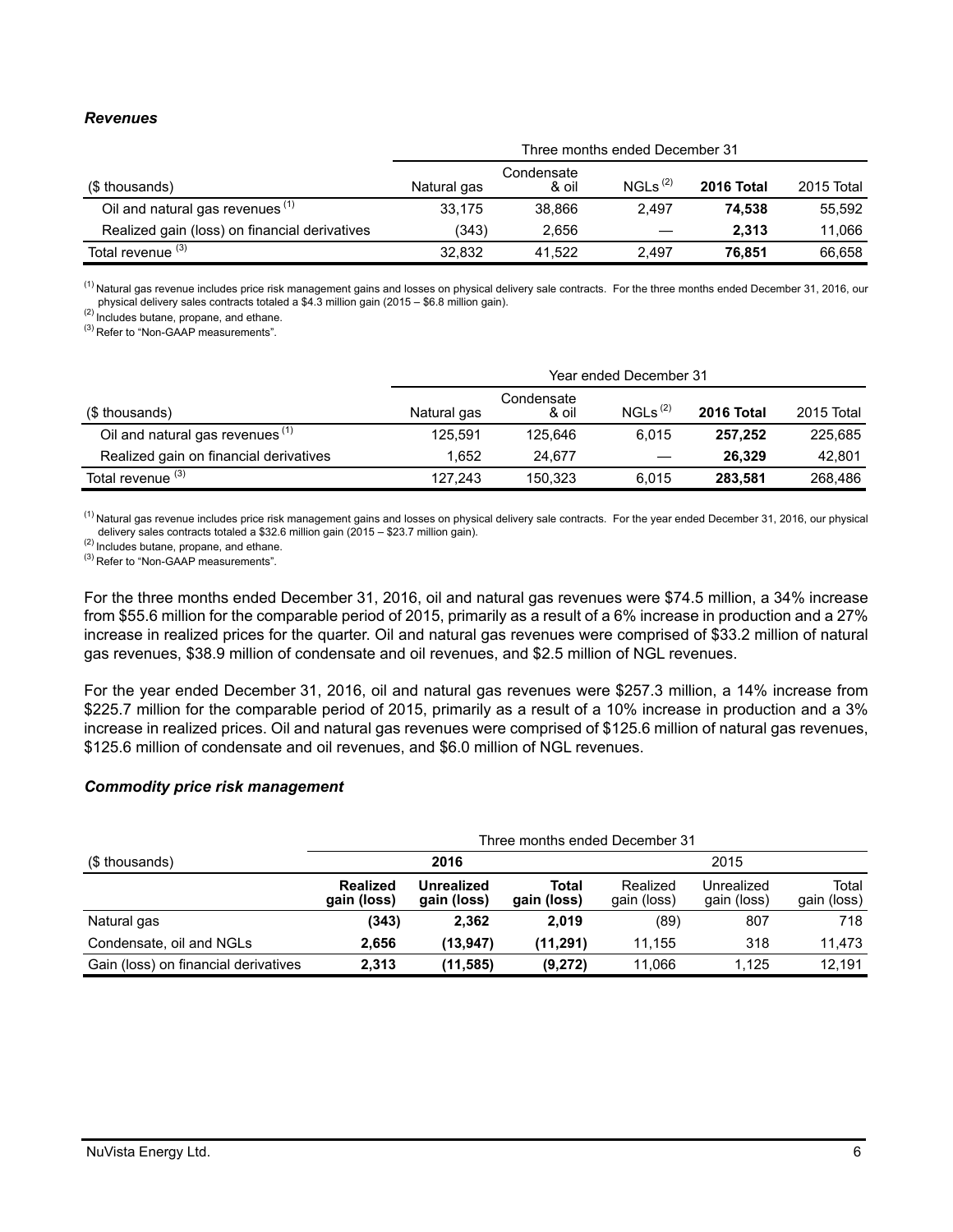|                                      |                                |                           | Year ended December 31 |                         |                           |                      |  |  |  |  |
|--------------------------------------|--------------------------------|---------------------------|------------------------|-------------------------|---------------------------|----------------------|--|--|--|--|
| (\$ thousands)                       |                                | 2016                      |                        |                         | 2015                      |                      |  |  |  |  |
|                                      | <b>Realized</b><br>gain (loss) | Unrealized<br>gain (loss) | Total<br>gain (loss)   | Realized<br>gain (loss) | Unrealized<br>gain (loss) | Total<br>gain (loss) |  |  |  |  |
| Natural gas                          | 1.652                          | 4.545                     | 6.197                  | 118                     | (118)                     |                      |  |  |  |  |
| Condensate, oil and NGLs             | 24.677                         | (38,072)                  | (13, 395)              | 42.683                  | (21, 337)                 | 21,346               |  |  |  |  |
| Gain (loss) on financial derivatives | 26,329                         | (33, 527)                 | (7, 198)               | 42.801                  | (21, 455)                 | 21,346               |  |  |  |  |

NuVista has a disciplined commodity price risk management program as part of its financial risk management strategy. The purpose of this program is to reduce volatility in financial results and help stabilize cash flow against the unpredictable commodity price environment. NuVista's Board of Directors has authorized the use of fixed price, put option and costless collar contracts ("Fixed Price Contracts"), and had approved the terms of NuVista's commodity price risk management program to allow the securing of minimum prices of the following:

| (% of net forecast after royalty production) | First 18 month<br>forward period | Following 18 month<br>forward period | Following 24 month<br>forward period |
|----------------------------------------------|----------------------------------|--------------------------------------|--------------------------------------|
| <b>Natural Fixed Price Contracts</b>         | up to $70\%$                     | up to $60\%$                         | up to $50\%$                         |
| Crude Oil Fixed Price Contracts              | up to $70\%$                     | up to $60\%$                         | up to $30\%$                         |

In addition, the Board of Directors approved increased limits for entering into natural gas basis differential contracts that are now the lesser of 50% of forecast natural gas production, net of royalties, or the volumes that would bring the combined natural gas basis differential contracts and natural gas Fixed Price Contracts to 100% of forecast natural gas production, net of royalties.

During the fourth quarter of 2016, the commodity price risk management program resulted in a loss of \$9.3 million, consisting of a realized gain of \$2.3 million and an unrealized loss of \$11.6 million on natural gas and oil contracts compared to a gain of \$12.2 million consisting of a realized gain of \$11.1 million and an unrealized gain of \$1.1 million for the comparable period of 2015.

For the year ended December 31, 2016 the commodity price risk management program resulted in a loss of \$7.2 million consisting of a realized gain of \$26.3 million and an unrealized loss of \$33.5 million on natural gas and oil contracts compared to a realized gain of \$42.8 million and unrealized loss of \$21.5 million for the comparative period of 2015. At December 31, 2016, the mark to market value of the financial derivative commodity contracts amounted to a net liability of \$7.8 million consisting of current liabilies of \$8.7 million and long term assets of \$1.0 million.

Price risk management gains on our physical delivery sale contracts totaled \$4.3 million and \$32.6 million for the three months and year ended December 31, 2016 compared to gains of \$6.8 million and \$23.7 million for comparable periods of 2015. The mark to market value of the physical delivery sale contracts at December 31, 2016 was a loss of \$3.1 million; these fair values are not recorded on the financial statements but are recognized in net earnings as settled.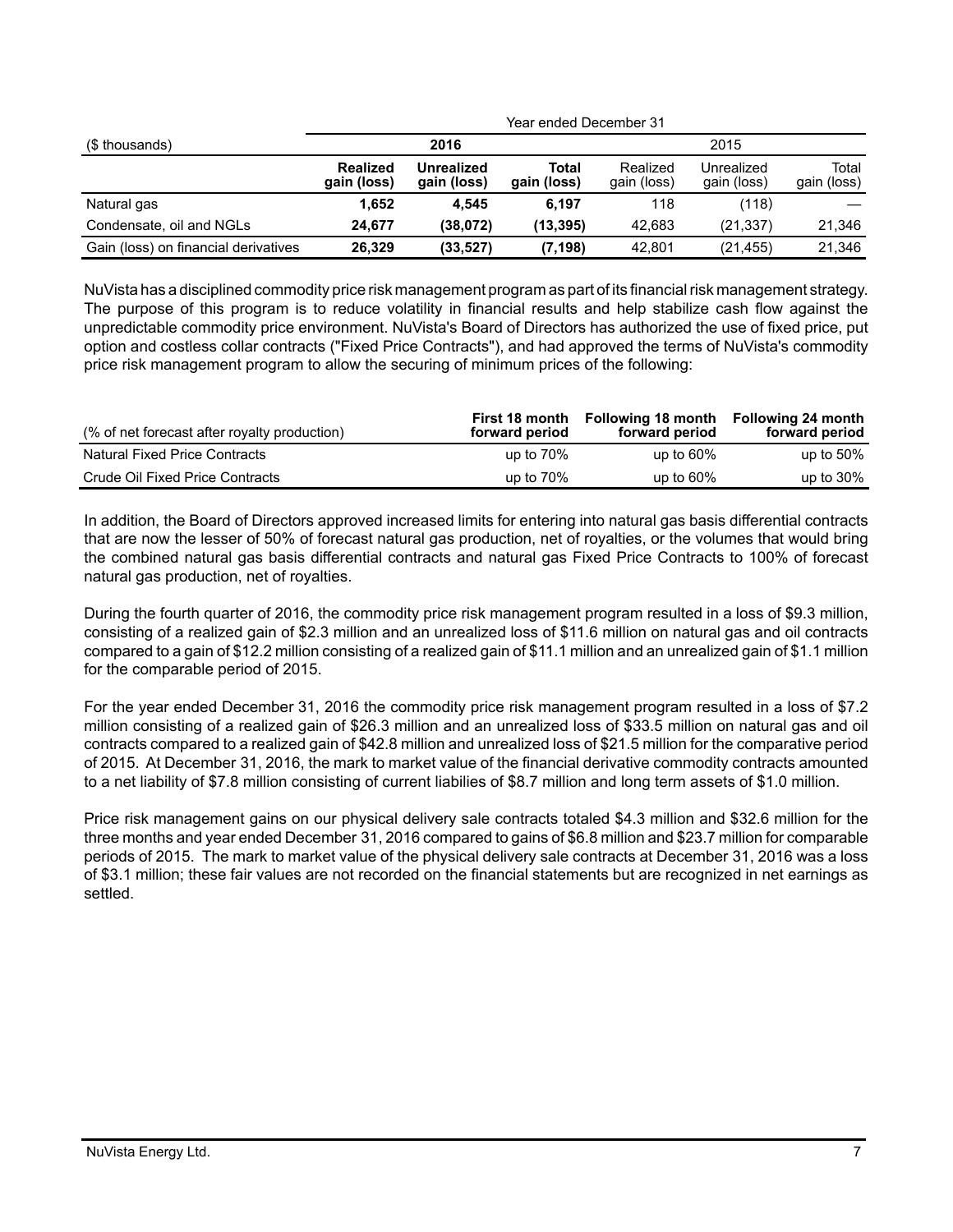## (a) Financial instruments

The following is a summary of the financial derivatives as at December 31, 2016:

|                                       | <b>Volume</b><br>(Bbls/d) | <b>Pricing</b><br>(Cdn\$/Bbl) | <b>Term of contract</b>    |
|---------------------------------------|---------------------------|-------------------------------|----------------------------|
| WTI crude oil sales price derivatives |                           |                               |                            |
| Fixed price swap                      | 2,700                     | \$66.92                       | Jan 1, 2017 - Jun 30, 2017 |
| Fixed price swap                      | 2.600                     | \$67.25                       | Jul 1, 2017 - Sep 30, 2017 |
| Fixed price swap                      | 2,800                     | \$69.37                       | Oct 1, 2017 - Dec 31, 2017 |
| Fixed price swap                      | 900                       | \$72.66                       | Jan 1, 2018 - Dec 31, 2018 |
| Costless Collar                       | 1.950                     | $$59.86 - 69.33$              | Jan 1, 2017 - Jun 30, 2017 |
| Costless Collar                       | 1.608                     | $$60.30 - 69.66$              | Jul 1, 2017 - Sep 30, 2017 |
| Costless Collar                       | 800                       | $$62.30 - 71.27$              | Oct 1, 2017 - Dec 31, 2017 |

|                                           | <b>Volume</b><br>(MMbtu/d) | <b>Pricing</b><br>(US\$/MMbtu) | <b>Term of contract</b>    |
|-------------------------------------------|----------------------------|--------------------------------|----------------------------|
| NYMEX natural gas sales price derivatives |                            |                                |                            |
| AECO-NYMEX basis                          | 20,000                     | (S0.72)                        | Jan 1, 2017 - Sep 30, 2017 |
| AECO-NYMEX basis                          | 20,000                     | (S0.71)                        | Oct 1, 2017 - Dec 31, 2017 |
| AECO-NYMEX basis                          | 10.000                     | $($ \$0.69)                    | Jan 1, 2018 - Sep 30, 2018 |
| AECO-NYMEX basis                          | 23.261                     | (\$0.65)                       | Oct 1, 2018 - Dec 31, 2018 |
| AECO-NYMEX basis                          | 25,000                     | (\$0.64)                       | Jan 1, 2019 - Mar 31, 2019 |
| Chicago-NYMEX basis                       | 5.000                      | (\$0.05)                       | Jan 1, 2017 - Dec 31, 2017 |

Subsequent to December 31, 2016 the following is a summary of financial derivatives that have been entered into:

|                                       | <b>Volume</b><br>(Bbls/d) | <b>Pricing</b><br>(Cdn\$/Bbl) | <b>Term of contract</b>    |
|---------------------------------------|---------------------------|-------------------------------|----------------------------|
| WTI crude oil sales price derivatives |                           |                               |                            |
| <b>Fixed Price Swap</b>               | 2.100                     | \$72.18                       | Oct 1, 2017 - Dec 31, 2017 |
| <b>Fixed Price Swap</b>               | 2.200                     | \$72.38                       | Jan 1, 2018 - Dec 31, 2018 |

|                                           | <b>Volume</b><br>(MMbtu/d) | <b>Pricing</b><br>(US\$/MMbtu) | Term of contract           |
|-------------------------------------------|----------------------------|--------------------------------|----------------------------|
| NYMEX natural gas sales price derivatives |                            |                                |                            |
| Chicago - NYMEX basis                     | 10.000                     | (\$0.15)                       | Jun 1, 2017 - Aug 31, 2017 |
| AECO - NYMEX basis                        | 17.500                     | (\$0.94)                       | Jan 1, 2019 - Dec 31, 2022 |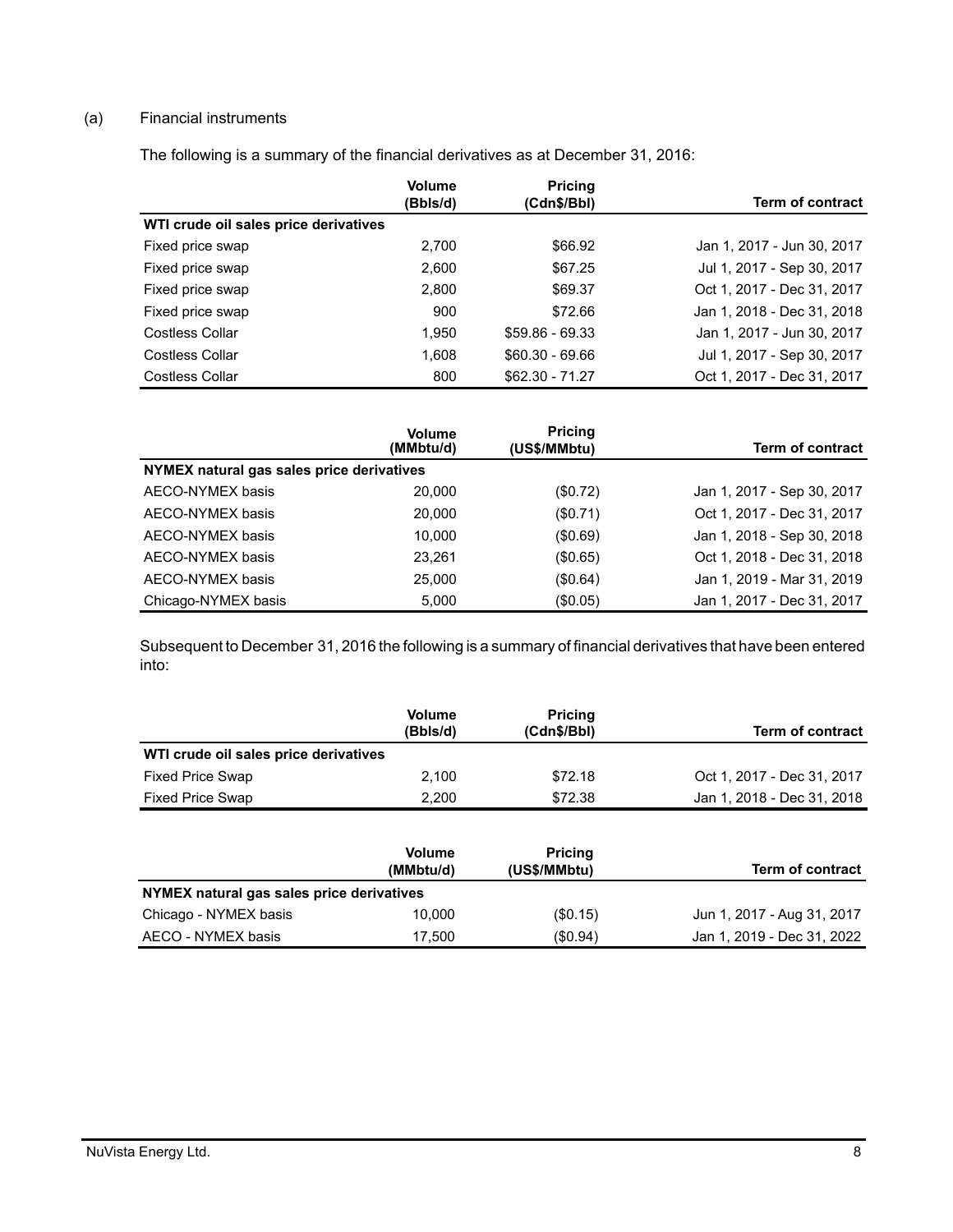# (b) Physical delivery sales contracts

The following is a summary of the physical delivery sales contracts as at December 31, 2016:

|                                                    | <b>Volume</b><br>(GJ/d) | <b>Pricing</b><br>(Cdn\$/GJ) | <b>Term of contract</b>    |
|----------------------------------------------------|-------------------------|------------------------------|----------------------------|
| AECO natural gas physical delivery sales contracts |                         |                              |                            |
| <b>Fixed Price Swap</b>                            | 67.500                  | \$3.18                       | Jan 1, 2017 - Mar 31, 2017 |
| <b>Fixed Price Swap</b>                            | 69,203                  | \$3.10                       | Apr 1, 2017 - Jun 30, 2017 |
| <b>Fixed Price Swap</b>                            | 69,239                  | \$3.04                       | Jul 1, 2017 - Sep 30, 2017 |
| <b>Fixed Price Swap</b>                            | 67,500                  | \$3.03                       | Oct 1, 2017 - Dec 31, 2017 |
| <b>Fixed Price Swap</b>                            | 27,500                  | \$2.77                       | Jan 1, 2018 - Sep 30, 2018 |
| <b>Fixed Price Swap</b>                            | 19.212                  | \$2.74                       | Oct 1, 2018 - Dec 31, 2018 |

Subsequent to December 31, 2016 the following is a summary of physical delivery sales contracts that have been entered into:

|                                                    | <b>Volume</b><br>(GJ/d) | <b>Pricing</b><br>(Cdn\$/GJ) | Term of contract            |
|----------------------------------------------------|-------------------------|------------------------------|-----------------------------|
| AECO natural gas physical delivery sales contracts |                         |                              |                             |
| <b>Fixed Price Swap</b>                            | 10.000                  | \$2.55                       | Jul 1, 2017 - July 31, 2017 |
| <b>Fixed Price Swap</b>                            | 15.000                  | \$2.70                       | Oct 1, 2017 - Sep 30, 2018  |
| <b>Fixed Price Swap</b>                            | 8.370                   | \$2.72                       | Oct 1, 2018 - Dec 31, 2018  |

## *Royalties*

|                                                                 |         | Three months ended<br>December 31 | Year ended December 31 |         |
|-----------------------------------------------------------------|---------|-----------------------------------|------------------------|---------|
| (\$ thousands, except % and per Boe amounts)                    | 2016    | 2015                              | 2016                   | 2015    |
| Gross royalties                                                 | 3.913   | 4.268                             | 13.720                 | 15,777  |
| Gas cost allowance ("GCA")                                      | (2,960) | (3,026)                           | (11, 859)              | (9,014) |
| Net royalties                                                   | 953     | 1.242                             | 1.861                  | 6,763   |
| Gross royalty % excluding physical delivery sales contracts (1) | 5.6     | 8.7                               | 6.1                    | 7.8     |
| Gross royalty % including physical delivery sales contracts     | 5.2     | 7.7                               | 5.3                    | 7.0     |
| Net royalties per Boe                                           | 0.42    | 0.58                              | 0.21                   | 0.83    |

 $^{(1)}$  Calculated as gross royalties as a % of oil and natural gas revenues excluding gains (losses) on physical delivery sales contracts.

For the three months ended December 31, 2016, gross royalties excluding GCA credits were \$3.9 million, 8% lower than the \$4.3 million for the comparable period of 2015. For the year ended December 31, 2016, gross royalties excluding GCA adjustments were \$13.7 million, 13.0% lower than the \$15.8 million for the comparative period of 2015. On a gross dollar basis, royalties have decreased in 2016 compared to 2015 due to lower commodity prices, increased Montney production and the increased number of wells that qualify for royalty incentive programs, declining high royalty rate production in our non core areas, and dispositions of higher royalty rate assets. Wapiti Montney represents 96% of production and has a historical average gross royalty rate of 6%.

The Company also receives GCA from the Crown, which reduces royalties to account for expenses incurred by NuVista to process and transport the Crown's portion of natural gas production. For the year ended December 31, 2016, the 31.6% increase in GCA credits received is primarily due to GCA credits related to the construction and startup of the Elmworth compressor station in June 2015 and increased production through the Bilbo compressor station throughout 2015 and the first half of 2016.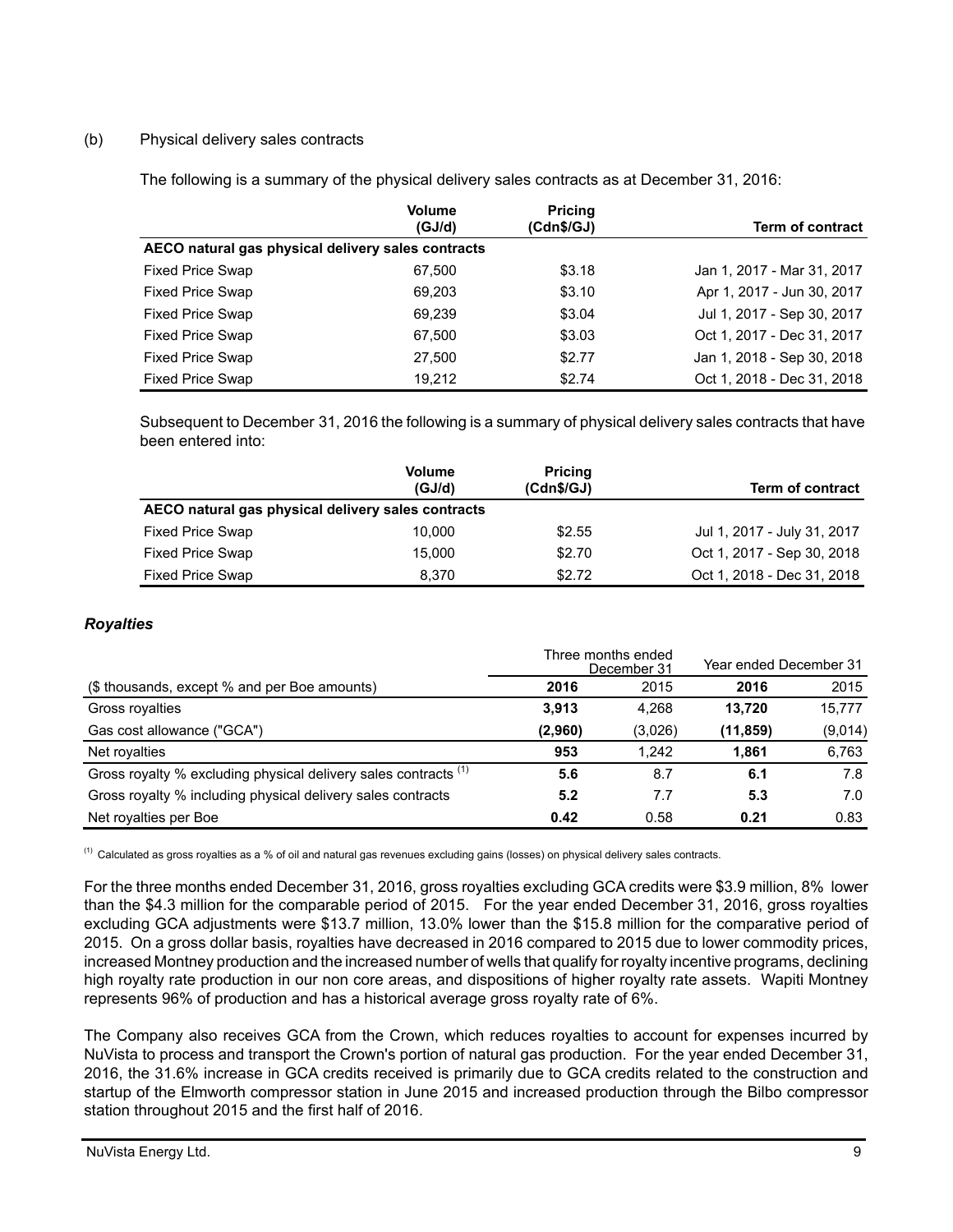NuVista's physical price risk management activities impact reported royalty rates as royalties are based on government market reference prices and not the Company's average realized prices that include price risk management activities.

In 2016, the provincial government of Alberta announced the key highlights of a proposed Modernized Royalty Framework ("MRF") that will be effective on January 1, 2017. These highlights include a permanent structure providing a 5% royalty during the pre-payout period of conventional crude oil, natural gas, and NGL resources, then a higher royalty rate after the payout period. The payout period is governed by a revenue minus cost structure which focuses upon cost reduction and efficiency while staying nearly neutral on the average rate of return for any given play when compared to the prior royalty framework. Mature wells still receive reduced royalties, and there are no changes to the royalty structure of wells drilled prior to 2017 for a 10-year period from the royalty program's implementation date. The changes are not currently expected to have a material impact on NuVista's results of operations.

### *Transportation expenses*

|                                        | Three months ended December 31 |       | Year ended December 31 |        |
|----------------------------------------|--------------------------------|-------|------------------------|--------|
| (\$ thousands, except per Boe amounts) | 2016                           | 2015  | 2016                   | 2015   |
| Transportation expense                 | 4.869                          | 2.650 | 21.119                 | 12.644 |
| Per Boe                                | 2.14                           | 1.23  | 2.34                   | 1.55   |

For the three months and year ended December 31, 2016, transportation expenses were \$4.9 million (\$2.14/Boe) and \$21.1 million (\$2.34/Boe) respectively as compared to \$2.7 million (\$1.23/Boe) and \$12.6 million (\$1.55/Boe) for the comparable periods of 2015, and \$5.5 million (\$2.39/Boe) for the three months ended September 30, 2016. Compared to the third quarter, fourth quarter transportation decreased following the unplanned downstream third party outages that occurred in the third quarter which resulted in higher volumes of condensate being temporarily trucked instead of pipelined.

Transportation expenses on a total dollar and per Boe basis increased from the comparable periods in 2015 due to the start of a gas transportation agreement with Alliance Pipeline effective December 1, 2015 to transport gas from Alberta to Chicago. This higher transportation charge is offset by higher gas sales price realizations, and is partially offset by transportation expenses which decreased from the prior year due to an increase in condensate production flowing through a third party liquids pipeline and resulting reduction in trucked volumes of condensate on an annual basis.

### *Operating expenses*

|                                        | Three months ended December 31 |        |        | Year ended December 31 |
|----------------------------------------|--------------------------------|--------|--------|------------------------|
| (\$ thousands, except per Boe amounts) | 2016                           | 2015   | 2016   | 2015                   |
| Operating expenses                     | 23,742                         | 23.994 | 94.821 | 97.156                 |
| Per Boe                                | 10.44                          | 11 17  | 10.52  | 11.88                  |

For the three months and year ended December 31, 2016, operating expenses were \$23.7 million (\$10.44/Boe) and \$94.8 million (\$10.52/Boe) respectively, compared to \$24.0 million (\$11.17/Boe) and \$97.2 million (\$11.88/Boe) for the comparable periods of 2015, and \$25.9 million (\$11.31/Boe) for the three months ended September 30, 2016.

Operating expenses for both the three months and year ended December 31, 2016 were lower on a per Boe basis than the comparative periods of 2015 due to increased facility utilization and a decrease in per boe processing costs primarily as a result of the increased number of wells on production with higher condensate yields, and a reduction of costs as compared to the comparative periods in 2015 which had costs associated with the startup of the Elmworth compressor station.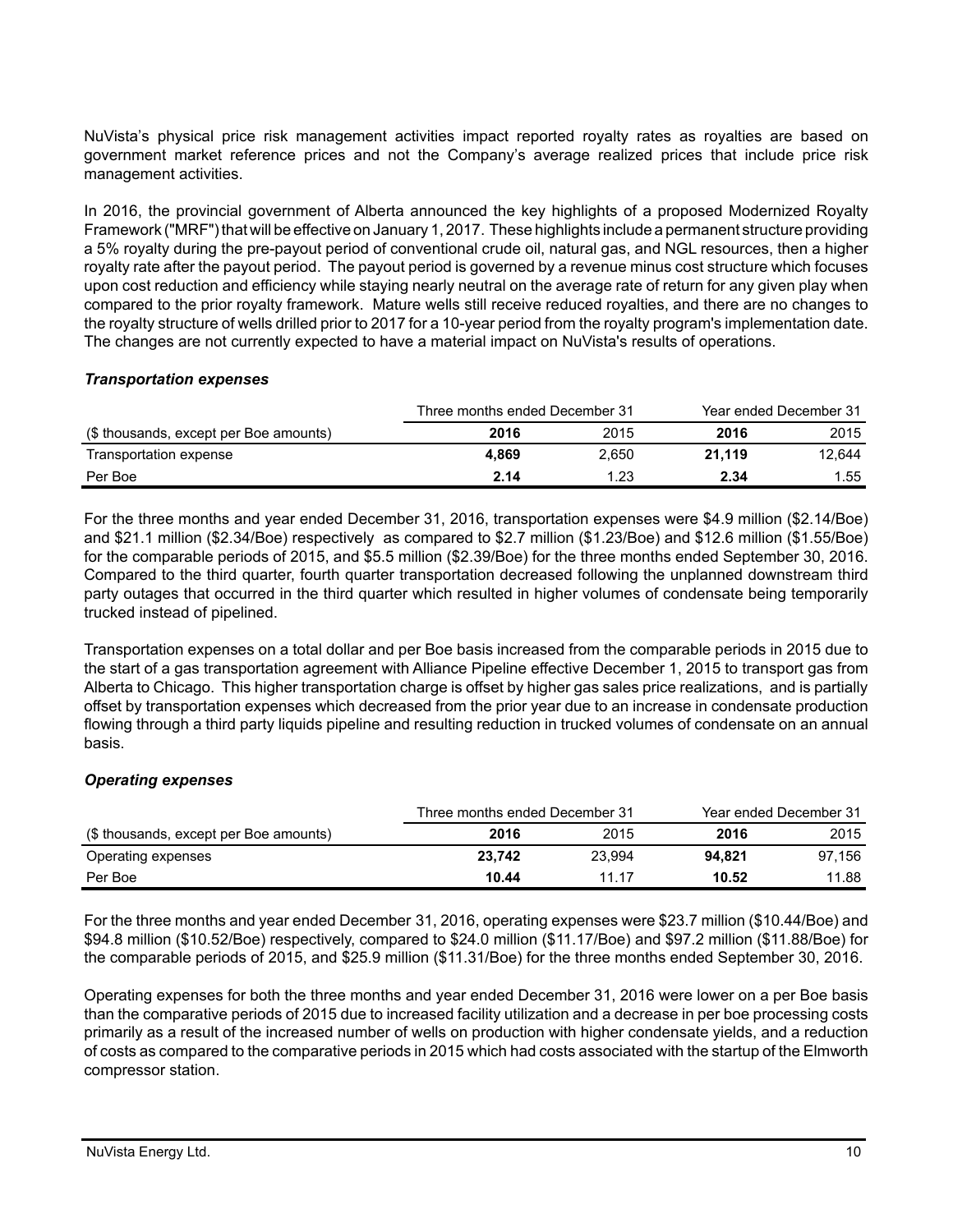Compared to the prior quarter ended September 30, 2016, operating expenses on a per Boe basis decreased by 8% primarily as a result of decreased take or pay (TOP) commitments and lower processing fees.

|                                        | Three months ended December 31 | Year ended December 31 |         |          |
|----------------------------------------|--------------------------------|------------------------|---------|----------|
| (\$ thousands, except per Boe amounts) | 2016                           | 2015                   | 2016    | 2015     |
| Gross G&A expenses                     | 5,147                          | 5.200                  | 22.436  | 22,931   |
| Overhead recoveries                    | (68)                           | (142)                  | (427)   | (580)    |
| Capitalized G&A                        | (1,018)                        | (398)                  | (5,380) | (2, 299) |
| Net G&A expenses                       | 4.061                          | 4.660                  | 16.629  | 20,052   |
| Gross G&A per Boe                      | 2.26                           | 2.42                   | 2.49    | 2.80     |
| Net G&A per Boe                        | 1.79                           | 2.17                   | 1.84    | 2.44     |

### *General and administrative expenses ("G&A")*

As a result of continued focus on the Wapiti Montney and disposition of non core properties, NuVista has been able to realize greater efficiencies and gross G&A expenses have trended lower. G&A, net of overhead recoveries and capitalized G&A, for the three months and year ended December 31, 2016 was \$4.1 million (\$1.79/Boe) and \$16.6 million (\$1.84/Boe) compared to \$4.7 million (\$2.17/Boe) and \$20.1 million (\$2.44/Boe) for the comparable periods of 2015. Net G&A expenses for the three months and year ended December 31, 2016 on a total dollar basis compared to the prior year comparative periods is lower due to decreased gross G&A expenses and an increase in capitalized G&A expenses as a result of a change in estimated G&A expense related to capital activity. On a per Boe basis, costs have decreased due to the increased production in the period combined with the decrease in net G&A expenses.

# *Share-based compensation expense*

|                               | Three months ended December 31 | Year ended December 31 |       |       |
|-------------------------------|--------------------------------|------------------------|-------|-------|
| (\$ thousands)                | 2016                           | 2015                   | 2016  | 2015  |
| Stock options                 | 721                            | 945                    | 2,651 | 3,865 |
| Restricted stock units        |                                | (64)                   | 499   | 383   |
| Director deferred share units | 317                            |                        | 751   |       |
| Restricted share awards       | 326                            | 256                    | 1.183 | 755   |
| Total                         | 1.364                          | 1.137                  | 5.084 | 5,003 |

NuVista recorded a share-based compensation charge of \$1.4 million and \$5.1 million for the three months and year ended December 31, 2016, compared to \$1.1 million and \$5.0 million for the comparable periods in 2015. The share-based compensation charge relates to the amortization of the fair value of stock option awards and restricted share awards ("RSA") and accruals for future payments under the restricted stock unit ("RSU") plan and director deferred share unit ("DSU") plan. The DSU plan was approved by shareholders at NuVista's annual and special meeting in May 2016. The increase in share-based compensation expense for the three months ended December 31, 2016, compared to the comparable period of 2015 is a result of share-based compensation expenses recognized for the new grants under the new DSU plan. During the second quarter of 2016, all outstanding RSUs became fully vested and the balance of the expense was recognized in the period. The December 31, 2016 closing price per share used in the valuation of DSU expense was \$6.94 compared to \$4.07 at December 31, 2015.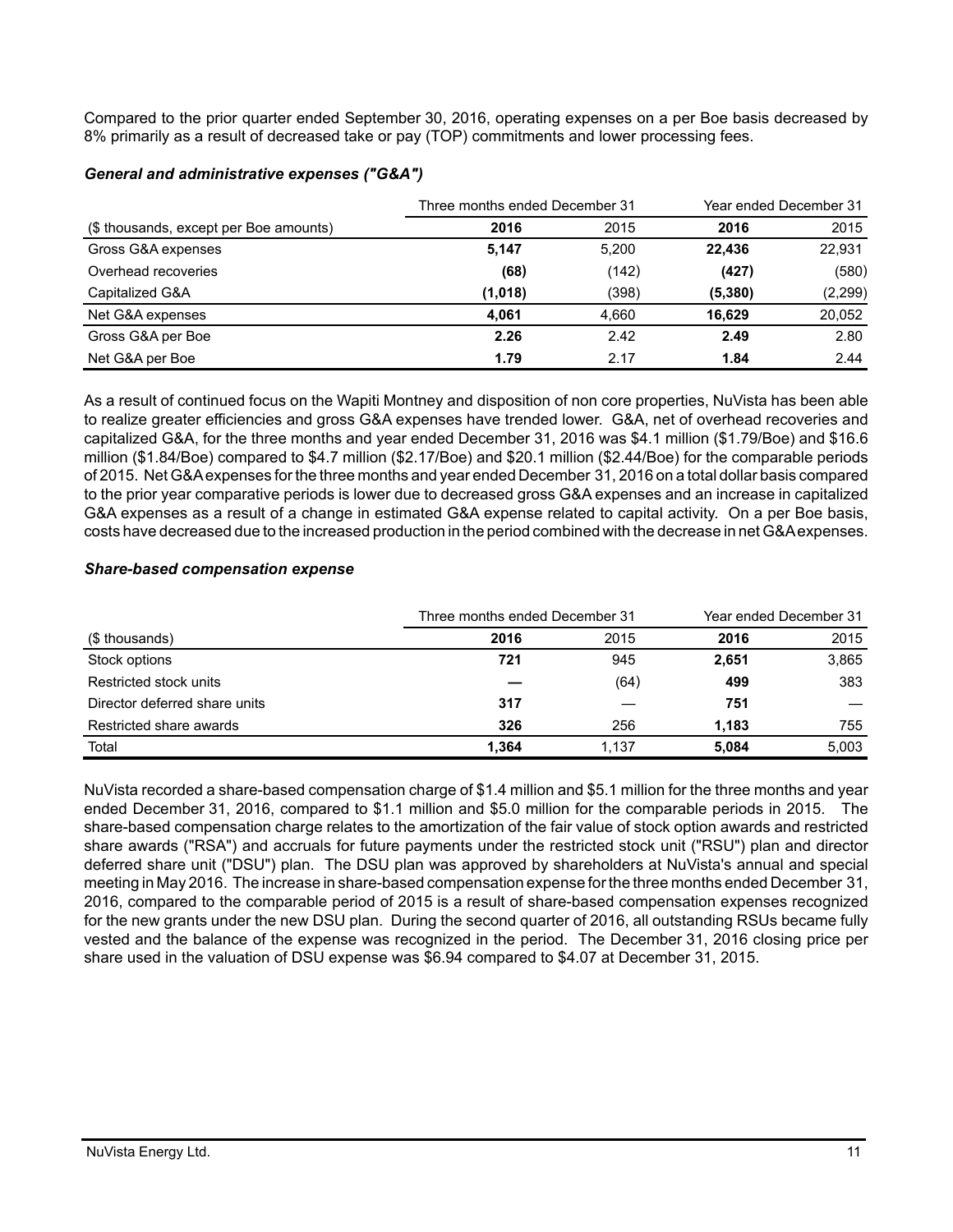### *Interest expense*

|                                        | Three months ended December 31 |       | Year ended December 31 |       |
|----------------------------------------|--------------------------------|-------|------------------------|-------|
| (\$ thousands, except per Boe amounts) | 2016                           | 2015  | 2016                   | 2015  |
| Interest on bank indebtedness          | 351                            | 1.632 | 6,161                  | 6.499 |
| Interest on senior unsecured notes     | 1.861                          |       | 3.899                  |       |
| Interest expense                       | 2.212                          | 1.632 | 10.060                 | 6.499 |
| Per Boe                                | 0.97                           | 0.76  | 1.12                   | 0.79  |

Interest expense for the three months ended December 31, 2016 was \$2.2 million (\$0.97/Boe) compared to \$1.6 million (\$0.76/Boe) for the same period of 2015. Interest expense for the three months ended December 31, 2016 increased compared to the same period in 2015 due to interest on the senior unsecured note issued in June 2016. Average borrowing costs on bank indebtedness for the three months and year ended December 31, 2016 were 3.0% and 3.2% respectively, compared to average borrowing costs of 3.0% and 3.2% for the comparable period of 2015.

Interest on the \$70.0 million senior unsecured notes for the three months and year ended December 31, 2016 is for the quarterly interest installment and accrued interest to the end of the period. Interest is accrued on the carrying value at the effective interest rate of 11.0%. The carrying value at December 31, 2016 was \$67.2 million.

#### *Funds from operations*

A reconciliation of funds from operations is presented in the following table:

|                                       | Three months ended December 31 |         | Year ended December 31 |         |  |
|---------------------------------------|--------------------------------|---------|------------------------|---------|--|
| (\$ thousands)                        | 2016                           | 2015    | 2016                   | 2015    |  |
| Cash provided by operating activities | 52.724                         | 28.585  | 126.751                | 111,403 |  |
| Add back:                             |                                |         |                        |         |  |
| Environmental remediation expense     |                                | 1,300   |                        | 9,300   |  |
| Asset retirement expenditures         | 3,185                          | 3.284   | 10.791                 | 8,839   |  |
| Note receivable impairment (recovery) |                                | 5,230   | (350)                  | 5,230   |  |
| Change in non-cash working capital    | (15,212)                       | (5,855) | 649                    | (9,783) |  |
| Funds from operations $(1)$           | 40,697                         | 32.544  | 137.841                | 124,989 |  |

(1) Refer to "Non-GAAP measurements".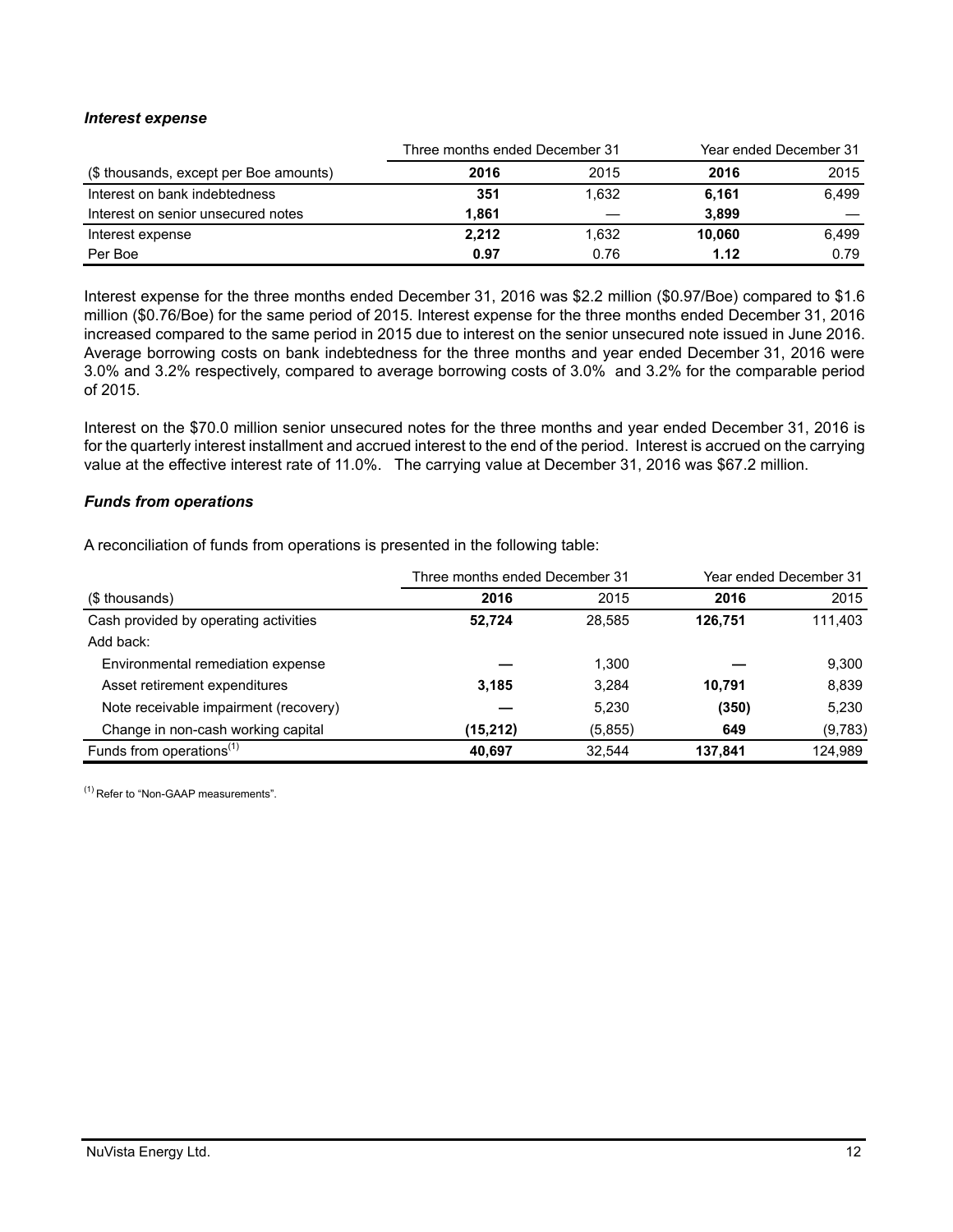The tables below summarize operating netbacks for the three months ended December 31, 2016 and 2015:

|                                               | Three months ended<br><b>December 31, 2016</b> | Three months ended<br>December 31, 2015 |          |         |
|-----------------------------------------------|------------------------------------------------|-----------------------------------------|----------|---------|
| (\$ thousands, except per Boe amounts)        | \$                                             | \$/Boe                                  | \$       | \$/Boe  |
| Oil and natural gas revenues (1)              | 74,538                                         | 32.78                                   | 55,592   | 25.88   |
| Realized gain on financial derivatives        | 2,313                                          | 1.02                                    | 11,066   | 5.15    |
|                                               | 76,851                                         | 33.80                                   | 66,658   | 31.03   |
| Royalties                                     | (953)                                          | (0.42)                                  | (1,242)  | (0.58)  |
| Transportation expenses                       | (4,869)                                        | (2.14)                                  | (2,650)  | (1.23)  |
| Operating expenses                            | (23,742)                                       | (10.44)                                 | (23,994) | (11.17) |
| Operating netback $(2)$                       | 47,287                                         | 20.80                                   | 38,772   | 18.05   |
| General and administrative                    | (4,061)                                        | (1.79)                                  | (4,660)  | (2.17)  |
| Restricted stock units & deferred share units | (317)                                          | (0.14)                                  | 64       | 0.03    |
| Interest expense                              | (2, 212)                                       | (0.97)                                  | (1,632)  | (0.76)  |
| Funds from operations netback <sup>(2)</sup>  | 40.697                                         | 17.90                                   | 32.544   | 15.15   |

 $<sup>(1)</sup>$  Includes price risk management gains of \$4.3 million (2015 - \$6.8 million gain) on physical delivery sales contracts.</sup>

<sup>(2)</sup> Refer to "Non-GAAP measurements".

The tables below summarize operating netbacks for the year ended December 31, 2016 and 2015:

|                                               | Year ended<br><b>December 31, 2016</b> |         |           | Year ended<br>December 31, 2015 |  |
|-----------------------------------------------|----------------------------------------|---------|-----------|---------------------------------|--|
| (\$ thousands, except per Boe amounts)        | \$                                     | \$/Boe  | \$        | \$/Boe                          |  |
| Oil and natural gas revenues (1)              | 257,252                                | 28.53   | 225,685   | 27.59                           |  |
| Realized gain on financial derivatives        | 26,329                                 | 2.92    | 42,801    | 5.23                            |  |
|                                               | 283,581                                | 31.45   | 268,486   | 32.82                           |  |
| Royalties                                     | (1,861)                                | (0.21)  | (6, 763)  | (0.83)                          |  |
| Transportation expenses                       | (21, 119)                              | (2.34)  | (12,644)  | (1.55)                          |  |
| Operating expenses                            | (94, 821)                              | (10.52) | (97, 156) | (11.88)                         |  |
| Operating netback $^{(2)}$                    | 165,780                                | 18.38   | 151,923   | 18.56                           |  |
| General and administrative                    | (16, 629)                              | (1.84)  | (20, 052) | (2.44)                          |  |
| Restricted stock units & deferred share units | (1,250)                                | (0.14)  | (383)     | (0.05)                          |  |
| Interest expense                              | (10,060)                               | (1.12)  | (6, 499)  | (0.79)                          |  |
| Funds from operations netback $(2)$           | 137,841                                | 15.28   | 124,989   | 15.28                           |  |

(1) Includes price risk management gains of \$32.6 million (2015 - \$23.7 million gain) on physical delivery sales contracts.

(2) Refer to "Non-GAAP measurements".

For the three months ended December 31, 2016, NuVista's funds from operations were \$40.7 million (\$0.24/share, basic), compared to \$32.5 million (\$0.21/share, basic) for the comparable period of 2015 and \$31.2 million (\$0.20/ share, basic) in the third quarter of 2016. The increased funds from operations in the fourth quarter were as a result of higher realized commodity pricing, increased production and lower expenses, offset by lower realized gains from the financial and physical commodity risk management program as a result of the increased commodity pricing.

For the year ended December 31, 2016, funds from operations were \$137.8 million (\$0.87/share, basic) compared to \$125.0 million (\$0.84/share, basic) for the comparable period of 2015. Funds from operations were higher than the comparable period of 2015 primarily due to higher production levels, lower royalty, operating and general and administrative costs, offset by lower realized gains, and higher transportation and interest expenses.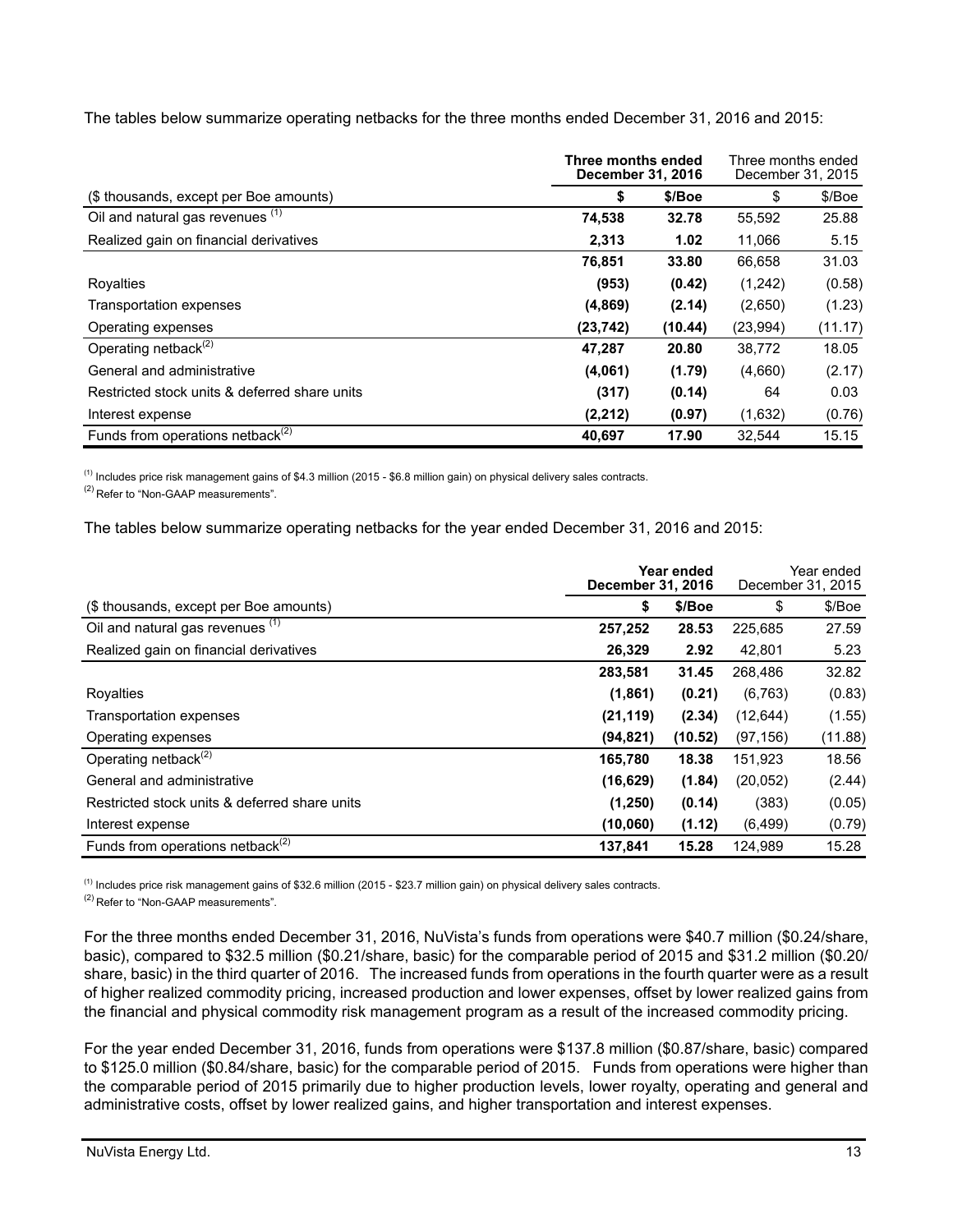# *Environmental remediation expense*

During the third quarter of 2015, NuVista identified a leak in a remote pipeline carrying oil emulsion in its non core area of Northwest Alberta. The pipeline was immediately shut down and NuVista's emergency response plan was activated. In cooperation with local governmental regulators, first nation bands and with the assistance of qualified consultants, NuVista immediately commenced remediation and restoration activities. The Company's insurers have been notified and are currently evaluating to determine if this is an insurable event. The Company recorded \$9.3 million in environmental remediation expense in the December 31, 2015 financial statements which is the current best estimate of the total cost of remediation. To date, the majority of the cleanup has been completed. \$8.5 million has been spent with \$0.8 million remaining as accrued environmental remediation liabilities. It is anticipated that the majority of the remaining remediation will occur in 2017.

The provision for accrued environmental remediation liability contains significant estimates and judgments about the scope, timing and costs of the work that will be required. The assumptions and estimates used are based on current information and are subject to revision in the future as further information becomes available to the Company.

|                                                       |        | Three months ended |         |                        |  |
|-------------------------------------------------------|--------|--------------------|---------|------------------------|--|
|                                                       |        | December 31        |         | Year ended December 31 |  |
| (\$ thousands, except per Boe amounts)                | 2016   | 2015               | 2016    | 2015                   |  |
| Depletion of oil and gas assets                       | 22,102 | 76,264             | 84,321  | 147,772                |  |
| Depreciation of fixed assets                          | 3,339  | 4,131              | 14,562  | 13,129                 |  |
| DD&A expense                                          | 25,441 | 80.395             | 98,883  | 160,901                |  |
| DD&A rate per Boe                                     | 11.19  | 37.42              | 10.97   | 19.67                  |  |
|                                                       |        |                    |         |                        |  |
| Property, plant and equipment impairment expense      |        | 8,958              |         | 74,399                 |  |
| Exploration and evaluation ("E&E") impairment expense | 2,089  |                    | 2,089   | 6,788                  |  |
| Total Impairment expense                              | 2,089  | 8.958              | 2,089   | 81,187                 |  |
|                                                       |        |                    |         |                        |  |
| Total DD&A and impairment expense                     | 27,530 | 89.353             | 100,972 | 242.088                |  |

### *Depletion, depreciation, amortization and impairment ("DD&A")*

DD&A expense for three months and year ended December 31, 2016 was \$25.4 million (\$11.19/Boe) and \$98.9 million (\$10.97/Boe) compared to \$80.4 million (\$37.42/Boe) and \$160.9 million (\$19.67/Boe) for the comparable periods of 2015, and \$25.9 million (\$11.32/Boe) in the third quarter of 2016.

The Wapiti Montney DD&A rate per Boe for three months and year ended December 31, 2016 was \$10.82/Boe and \$11.21/Boe compared to \$11.26/Boe and \$13.08/Boe for the comparable periods of 2015, and \$11.31/Boe in the third quarter of 2016.

During the year ended December 31, 2016, there were no indicators of impairment or reversal of impairment identified on any of the Company's CGU's within property, plant & equipment.

At December 31, 2016, there were indicators of impairment in NuVista's Shallow Gas Alberta cash generating unit ("CGU") that the carrying amount of E&E assets is not likely to be recovered and an impairment test was performed on this CGU. E&E assets were evaluated by comparing carrying amounts to the fair value less costs to sell based on trailing twelve month land sales prices in the areas in which the Company owns undeveloped land. The impairment tests resulted in an impairment charge totaling \$2.1 million in the Shallow Gas Alberta CGU. This charge has been included in depletion, depreciation, amortization and impairment expense. At December 31, 2016, there were no indicators of impairment in NuVista's remaining E&E assets therefore an impairment test was not performed.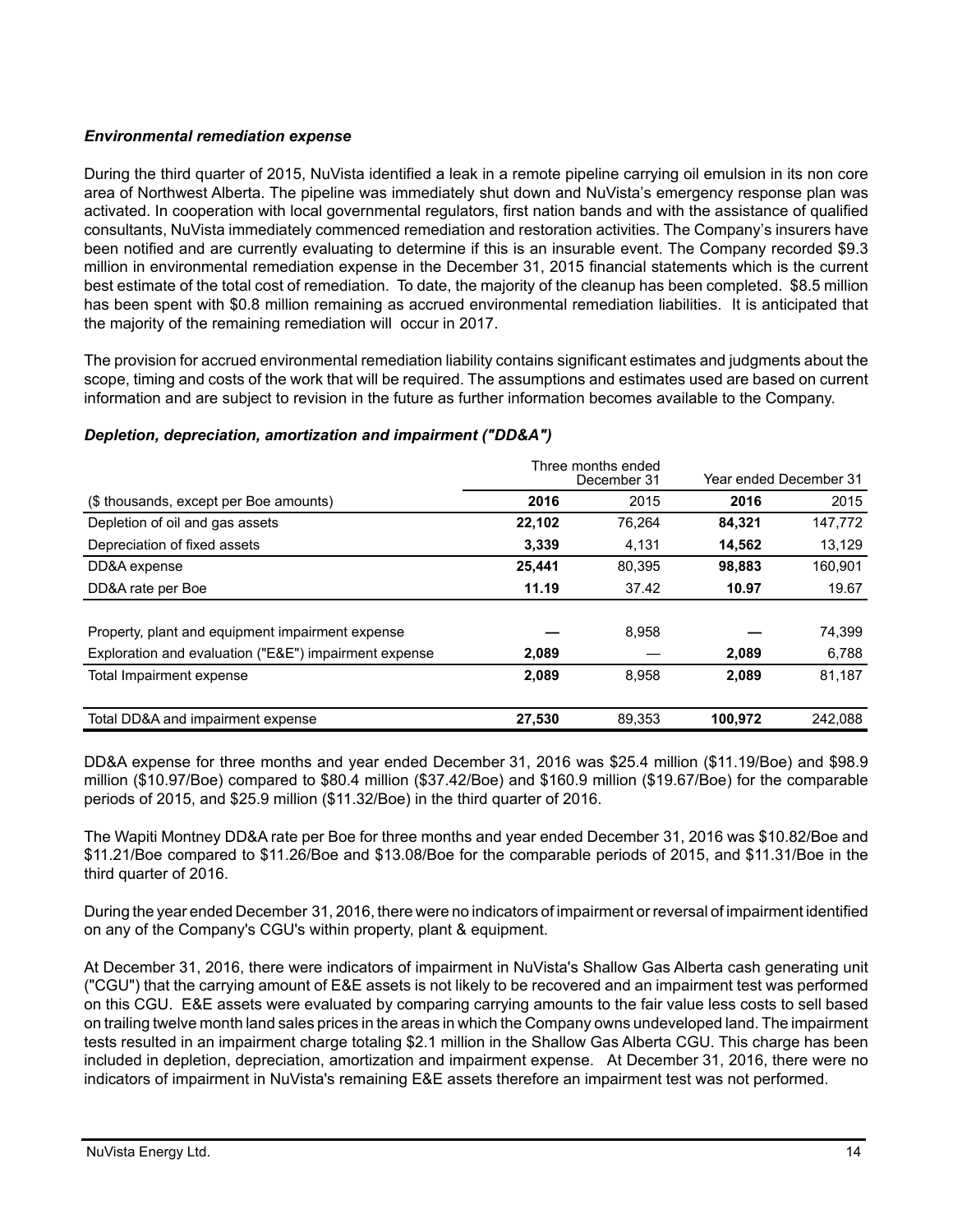During the year ended December 31, 2015, there were indicators of impairment identified in all of NuVista's CGUs as a result of significant and sustained declines in the forward commodity prices for oil and natural gas. An impairment test was performed on property, plant and equipment assets. For the December 31, 2015 test, property, plant and equipment was assessed based on the recoverable amount estimated using a value in use calculation based on expected future cash flows generated from proved and probable reserves using a pre-tax discount rate ranging from 12% to 15%, based on the independent external reserves report. For the year ended December 31, 2015, total impairment charges of \$74.4 million were recognized in the Shallow Gas Alberta, Deep Gas and Oil CGUs and have been included in the depletion, depreciation, amortization and impairment expense. Included in the above is \$10 million of impairment from second quarter 2015 as a result of Shallow Gas Alberta CGU assets transferred to assets held for sale, and subsequently disposed.

At September 30, 2015, there were indicators of impairment in some of NuVista's CGUs that the carrying amount of E&E is not likely to be recovered and an impairment test was performed on E&E. E&E assets were evaluated by comparing carrying amounts to the fair value less costs to sell based on trailing twelve month land sales prices in the areas in which the Company owns undeveloped land. The impairment test resulted in an impairment charge totaling \$6.8 million in the Shallow Gas Alberta, Deep Gas and Oil CGUs. This charge has been included in depletion, depreciation, amortization and impairment expense. At December 31, 2015, there were no indicators of impairment in NuVista's remaining E&E assets therefore an impairment test was not performed.

In June 2015, the Company signed an agreement to dispose of certain non core natural gas properties in the Kirkwall area held within the Company's Shallow Gas CGU. At June 30, 2015 these properties were classified as assets held for sale as it was highly probable that their carrying value would be received through a sales transaction rather than through continuing use. An impairment test was performed on the entire CGU, however, did not result in an impairment expense for this CGU. The recoverable amount was estimated using a value in use calculation based on expected future cash flows generated from proved and probable reserves using a pre-tax discount rate of 15%, based on an internal reserves report. Subsequent to the impairment test, the carrying amount of the specific property, plant and equipment was transferred to assets held for sale and were measured at fair value less cost to sell, resulting in an impairment expense of \$10.0 million. During the third quarter of 2015, these assets were disposed of for cash proceeds of \$3.8 million.

# *Exploration and evaluation*

Exploration and evaluation expense for both the three months and year ended December 31, 2016 was \$0.5 million and \$0.8 million compared to \$0.2 million and \$2.9 million respectively in the comparable period of 2015. Exploration and evaluation expense relates to land expiries of assets held as exploration and evaluation assets.

### *Asset retirement obligations*

Asset retirement obligations ("ARO") are based on estimated costs to reclaim and abandon ownership interests in oil and natural gas assets including well sites, gathering systems and processing facilities. At December 31, 2016, NuVista has an ARO balance of \$75.5 million as compared to \$101.8 million as at December 31, 2015. The liability was discounted using a risk free discount rate of 2.3% at December 31, 2016 (December 31, 2015 – 2.2%). At December 31, 2016, the estimated total undiscounted amount of cash flow required to settle NuVista's ARO was \$128.8 million (December 31, 2015 – \$150.8 million). The majority of the costs are expected to be incurred between 2017 and 2037. The decrease in ARO in the year ended December 31, 2016 is primarily a result of the disposition of Wapiti Sweet assets in the second quarter of 2016, in addition to NuVista's ongoing abandonment program. Actual ARO expenditures for the three months and year ended December 31, 2016 were \$3.2 million and \$10.8 million respectively compared to \$3.3 million and \$8.8 million for the comparable periods of 2015.

There are uncertainties related to asset retirement obligations and the impact on the financial statements could be material, as the eventual timing and expected costs to settle these obligations could differ from our estimates. The main factors that could cause expected costs to differ are changes to laws, regulations, reserve estimates, costs and technology. Any reclamation or abandonment expenditures will generally be funded from cash flow from operating activities.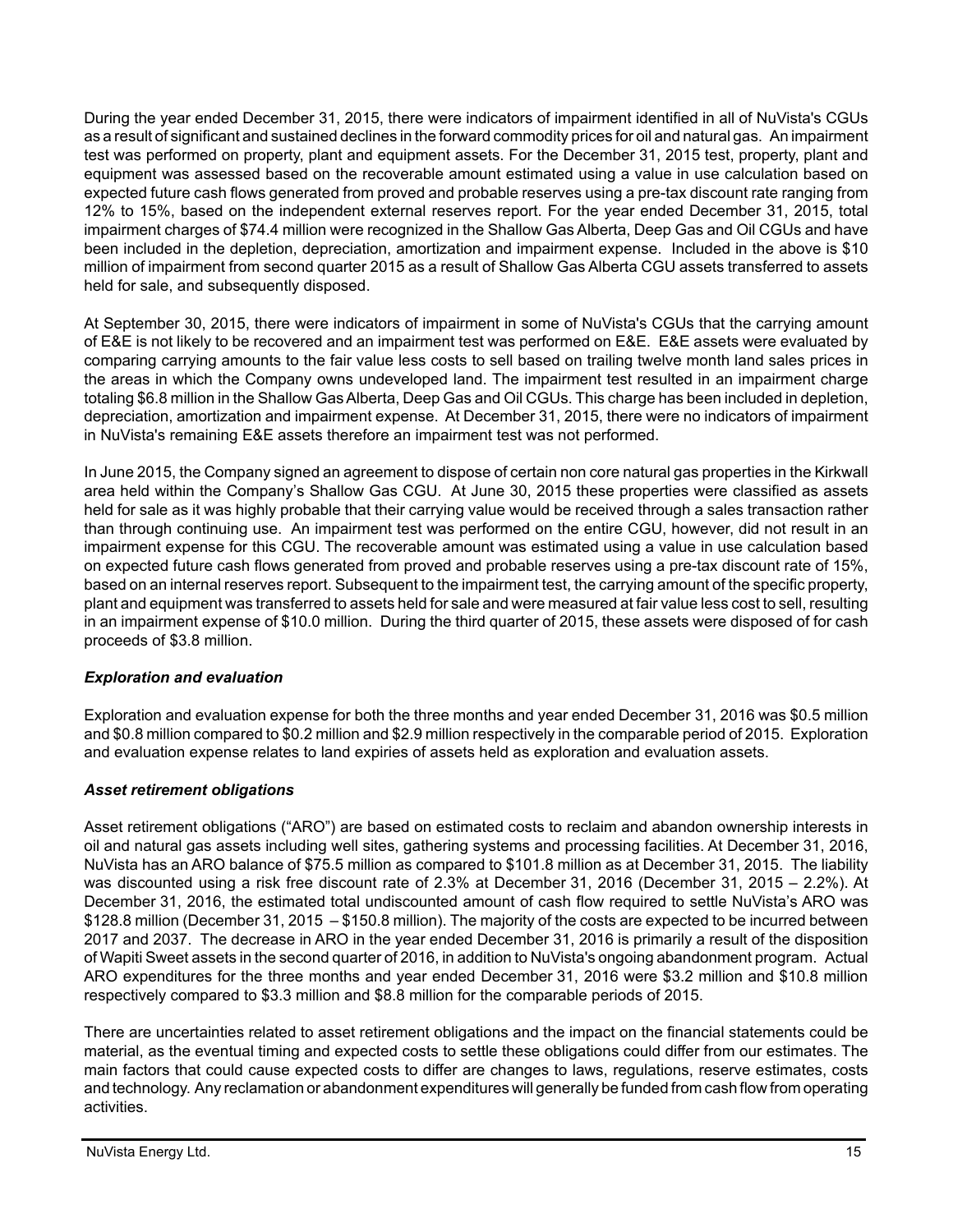# *Capital expenditures*

|                                                                    | Three months ended December 31 | Year ended December 31 |         |         |
|--------------------------------------------------------------------|--------------------------------|------------------------|---------|---------|
| (\$ thousands)                                                     | 2016                           | 2015                   | 2016    | 2015    |
| Exploration and evaluation assets and property plant and equipment |                                |                        |         |         |
| Land and retention costs                                           | 73                             | 83                     | 718     | 1,097   |
| Geological and geophysical                                         | 835                            | 1.096                  | 5,377   | 9,737   |
| Drilling and completion                                            | 43.107                         | 38.245                 | 141.665 | 168,902 |
| Facilities and equipment                                           | 11,583                         | 12.841                 | 41.074  | 93,295  |
| Corporate and other                                                | 187                            | 13                     | 227     | 211     |
| Capital expenditures                                               | 55,785                         | 52,278                 | 189.061 | 273,242 |

Capital expenditures for the three months and year ended December 31, 2016 were \$55.8 million and \$189.1 million respectively, 7% higher and 31% lower than the \$52.3 million and \$273.2 million for the comparative periods of 2015.

The majority of capital expenditures in the fourth quarter of 2016 was \$43.1 million (77%) relating to drilling and completion and \$11.6 million (21%) on facility and equipment, primarily related to bringing wells on production. Substantially all capital expenditures in 2016 were spent on liquids-rich natural gas projects in our Wapiti Montney core area. Capital expenditures for the three months ended December 31, 2016 are higher than the comparable period of 2015 primarily due to the carryover of third quarter projects as a result of wet weather delaying drilling, completion and tie-in projects.

Capital expenditures for the year ended December 31, 2016 are lower than the comparative period of 2015 as a result of reduced industry service costs and improved drilling and completion methods, as well as the construction of a compressor station at Elmworth within the Wapiti Montney core area during the second quarter of 2015. This compressor station was brought on line in June 2015 with ultimate through-put capacity of 80 MMcf/d of raw gas and 4,000 Bbls/d of condensate.

### *Acquisitions and dispositions*

For the three months and year ended December 31, 2016, there were undeveloped land acquisitions of \$nil and \$1.0 million compared to \$\$5.7 million and \$6.3 million in the comparative periods of 2015.

For the three months ended December 31, 2016, total proceeds from non core property dispositions was \$2.1 million, resulting in a gain on dispositions of \$1.4 million. For the comparable period of 2015, NuVista sold minor assets for proceeds of \$12.9 million, resulting in a loss on dispositions of \$4.9 million.

For the year ended December 31, 2016, total proceeds from the sale of assets in in the Wapiti Sweet operating area as well as various non core property dispositions were \$76.0 million, compared to \$26.9 million in the comparable period of 2015.

### *Note receivable allowance (recovery)*

In December 2013, NuVista disposed of assets in a non core operating area for cash proceeds and a \$5.0 million note receivable, payable in 3 years with yearly interest payment terms. NuVista recognized a valuation allowance of \$5.2 million at December 31, 2015, valuing the note receivable at nil as a result of uncertainty on collection from the counterparty. In the first quarter of 2016, NuVista agreed to and collected a settlement amount of \$0.4 million from the counterparty.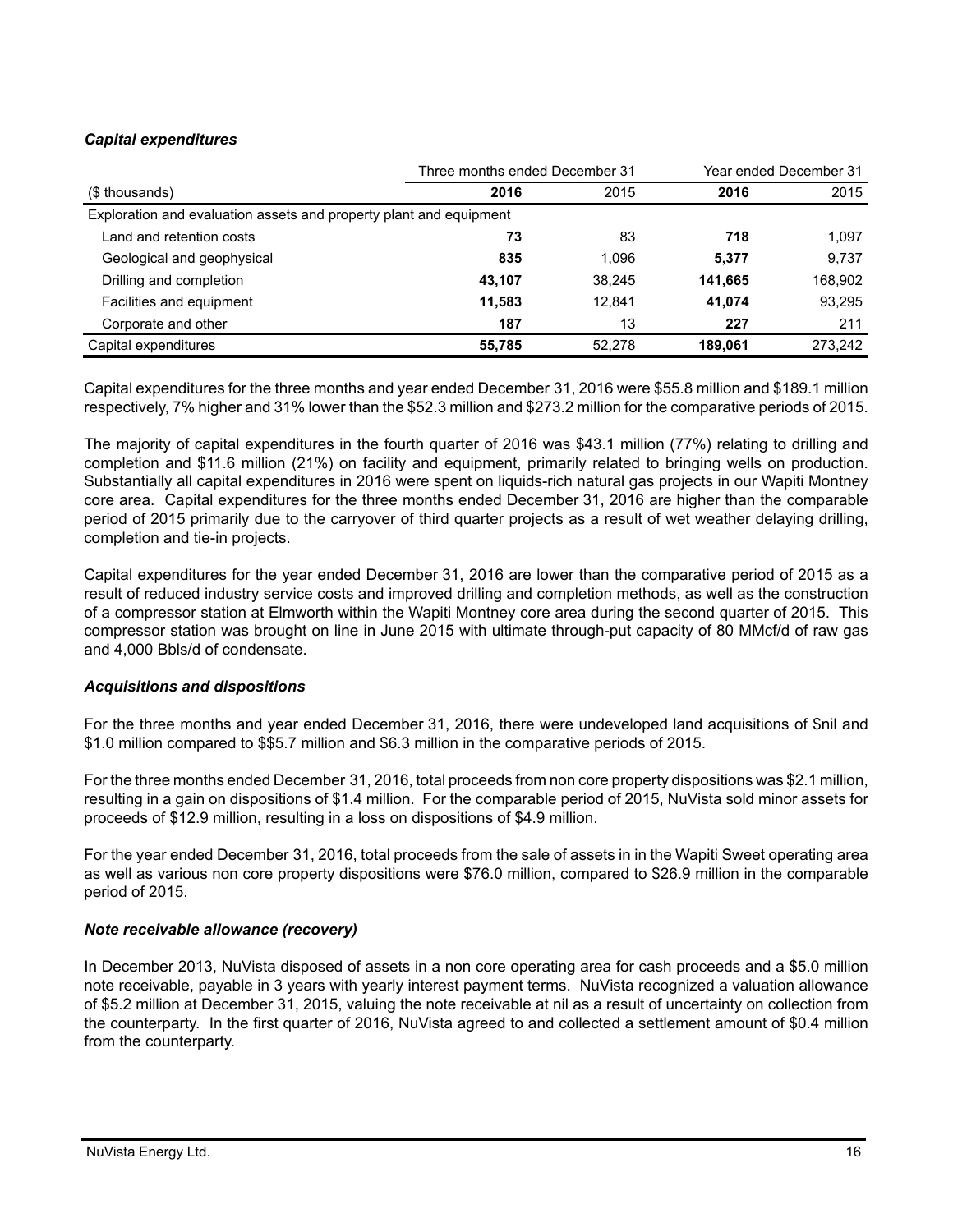### *Income taxes*

For the three months and year ended December 31, 2016, the provision for income taxes were \$nil and a benefit of \$1.6 million compared to an expense of \$nil and \$6.9 million for the comparable periods of 2015. The Company derecognized its deferred income tax asset of \$9.4 million to \$nil during the third quarter of 2015 with no change for December 31, 2015 and December 31, 2016, as a result of projected future cash flows at the current commodity prices forecasts being less than the Company's total tax pools.

#### *Net earnings (loss)*

For the three months ended December 31, 2016, net earnings totaled \$1.1 million (\$0.01/share, basic) compared to a net loss of \$69.1 million (\$0.45/share, basic) for the comparable period in 2015. For the year ended, December 31, 2016, net loss totaled \$1.7 million (\$0.01/share, basic) compared to a net loss of \$172.9 million (\$1.16/share, basic) for the comparable period of 2015. The decrease in net loss for the current period is primarily a result of increased production and commodity pricing and lower DD&A expense, offset by lower hedging gains and higher unrealized loss on financial derivatives.

#### *Liquidity and capital resources*

On June 22, 2016, the Company issued \$70 million of 9.875% senior unsecured notes ("Notes") with a 5 year term by way of private placement. Proceeds net of discount and costs amounted to \$66.9 million. Interest is payable in equal quarterly installments in arrears. The Notes are fully and unconditionally guaranteed as to the payment of principal and interest, on a senior unsecured basis by the Company. There are no maintenance financial covenants.

The Notes are non callable by the Company prior to the two and a half year anniversary of the closing date. At any time on or after December 22, 2018, the Company may redeem all or part of the Notes at the redemption prices set forth in the table below plus any accrued and unpaid interest:

| 12 month period ended: | Percentage |
|------------------------|------------|
| December 22, 2019      | 104.938%   |
| December 22, 2020      | 102.469%   |
| December 22, 2021      | 100.000%   |

If a change of control occurs at any time prior to June 22, 2017, each holder of the Notes will have the right to require the Company to purchase all or any part of that holder's Notes for an amount in cash equal to 110% of the aggregate principal repurchased plus accrued and unpaid interest. If a change of control occurs after June 22, 2017, each holder of Notes will have the right to require the Company to purchase all or any part of that holder's Notes for an amount in cash equal to 101% of the aggregate principal repurchased plus accrued and unpaid interest.

In June 2016, NuVista completed the annual review of its borrowing base with its lenders and the lenders approved a revolving extendible credit facility with a maximum borrowing base of \$200.0 million, a reduction from \$300.0 million, primarily as a result of the impact of a lower commodity price outlook, the Wapiti Sweet asset disposition, and the impact of the Notes. Borrowing under the credit facility may be made by prime loans, bankers' acceptances and/or US libor advances. These advances bear interest at the bank's prime rate and/or at money market rates plus a borrowing margin. The credit facility is secured by a first floating charge debenture, general assignment of book debts and NuVista's oil and natural gas properties and equipment. The credit facility has a 364-day revolving period and is subject to an annual review by the lenders, at which time a lender can extend the revolving period or can request conversion to a one year term loan. During the revolving period, a review of the maximum borrowing amount occurs semi-annually on October 31 and April 30. During the term period, no principal payments would be required until a year after the revolving period matures. As such, the credit facility is classified as long-term. The credit facility does not contain any financial covenants but NuVista is subject to various industry standard non-financial covenants. Compliance with these covenants is monitored on a regular basis and as at December 31, 2016, NuVista was in compliance with all covenants.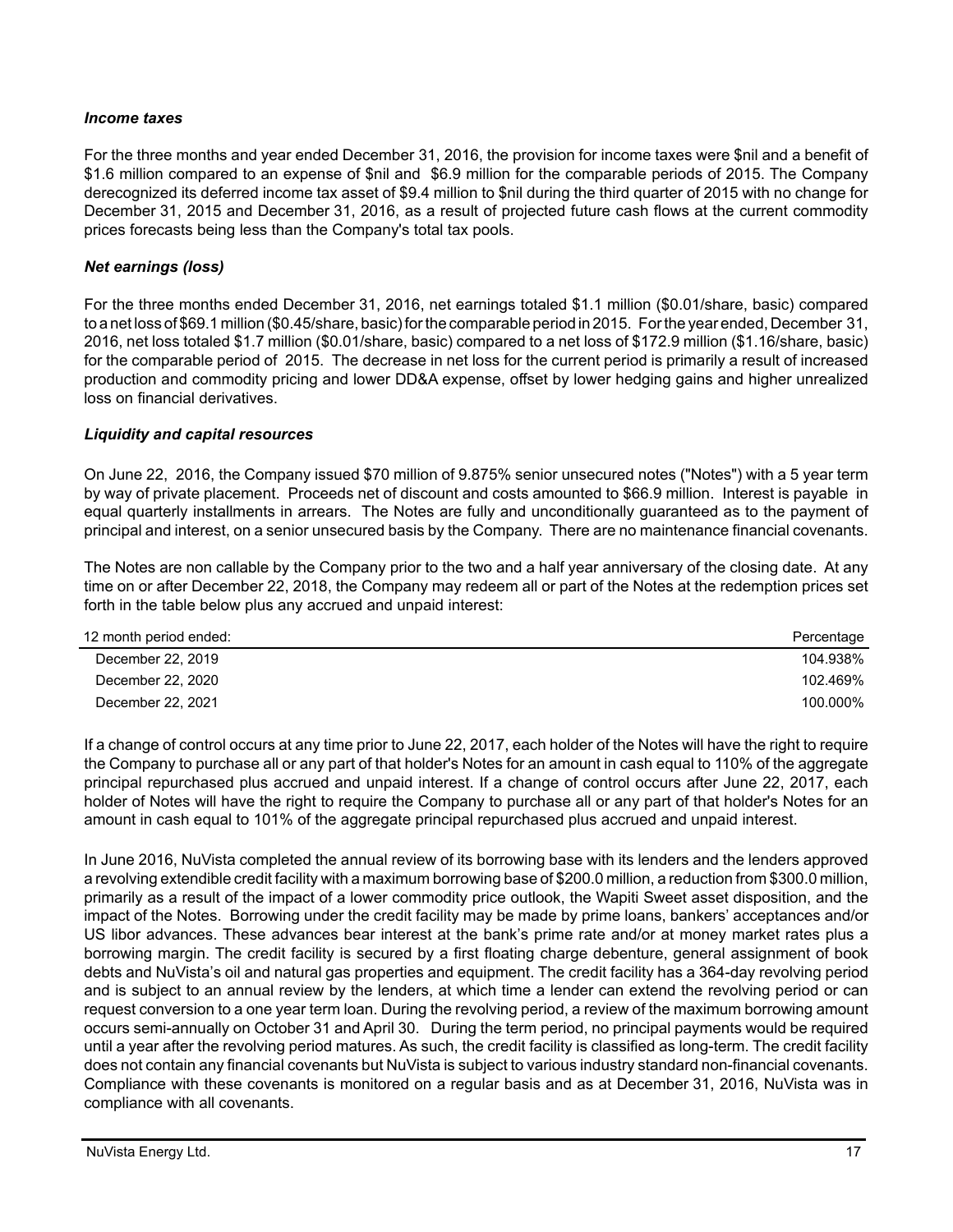The semi annual review was completed in the fourth quarter with no changes to the amount or terms of the credit facility. The next review is schedule for on or before April 29, 2017.

In October 2016, the Company entered into a bought deal equity financing in which the Company issued 15.1 million common shares at \$6.85 per share, for gross proceeds of \$103.5 million.

In June 2016, pursuant to a private placement, the Company issued 3.3 million common shares on a flow-through basis in respect of Canadian Development expenses ("CDE") at a price of \$6.65 per share for gross proceeds of \$21.6 million. Under the terms of the flow-through share agreements, the Company is committed to spend \$21.6 million on qualifying CDE prior to December 31, 2016. NuVista has fulfilled its commitment to spend \$21.6 million on qualifying CDE.

The following is a summary of net debt to annualized current quarter funds from operations at December 31, 2016:

| (\$ thousands)                                                              |           | <b>December 31, 2016</b> December 31, 2015 |
|-----------------------------------------------------------------------------|-----------|--------------------------------------------|
| Common shares outstanding                                                   | 172,746   | 153,310                                    |
| Share price <sup>(1)</sup>                                                  | 6.94      | 4.07                                       |
| Total market capitalization                                                 | 1,198,857 | 623,972                                    |
| Adjusted working capital deficit <sup>(2)</sup>                             | 15,536    | 23,892                                     |
| Senior unsecured notes                                                      | 67,156    |                                            |
| Long-term debt                                                              |           | 196,733                                    |
| Debt, net of adjusted working capital ("Net debt")                          | 82,692    | 220,625                                    |
| Annualized current quarter funds from operations <sup>(2)</sup>             | 162,788   | 130,176                                    |
| Net debt to annualized current quarter funds from operations <sup>(2)</sup> | 0.5       | 1.7                                        |

<sup>(1)</sup> Represents the closing price on the Toronto Stock Exchange on December 31, 2016 and December 31, 2015.

(2) Refer to the "Non-GAAP measurements".

As at December 31, 2016, net debt was \$82.7 million, resulting in a net debt to annualized current quarter funds from operations ratio of 0.5x. NuVista's long term strategy is to maintain a net debt to annualized current quarter funds from operations ratio of less than 1.5x. However, in periods of volatile and lower commodity prices, NuVista is willing to work to target a net debt to annualized current quarter funds from operations ratio of around 2x. The actual ratio may fluctuate on a quarterly basis above or below target due to a number of factors including facility outages, commodity prices and the timing of acquisitions and dispositions. At December 31, 2016, NuVista had an adjusted working capital deficit of \$15.5 million. Adjusted working capital is current assets less current liabilities excluding the current portion of the fair value of the financial derivative liabilities of \$8.7 million and a current portion of ARO of \$8.8 million. The Company believes it is appropriate to exclude these amounts when assessing financial leverage. At December 31, 2016, NuVista had drawn \$nil on its credit facility and had outstanding letters of credit of \$16.9 million which reduce the credit available on the credit facility, leaving \$183.1 million of unused bank borrowing capacity based on the current committed credit facility of \$200.0 million.

NuVista plans to monitor its 2017 business plan and adjust its capital program in the context of commodity prices and debt levels. NuVista plans to finance its 2017 capital program with funds from operating activities, the aforementioned financing, and available bank lines.

As at December 31, 2016, there were 172.7 million common shares outstanding. In addition, there were 6.4 million stock options with an average exercise price of \$7.09 per option and 594 thousand RSAs outstanding.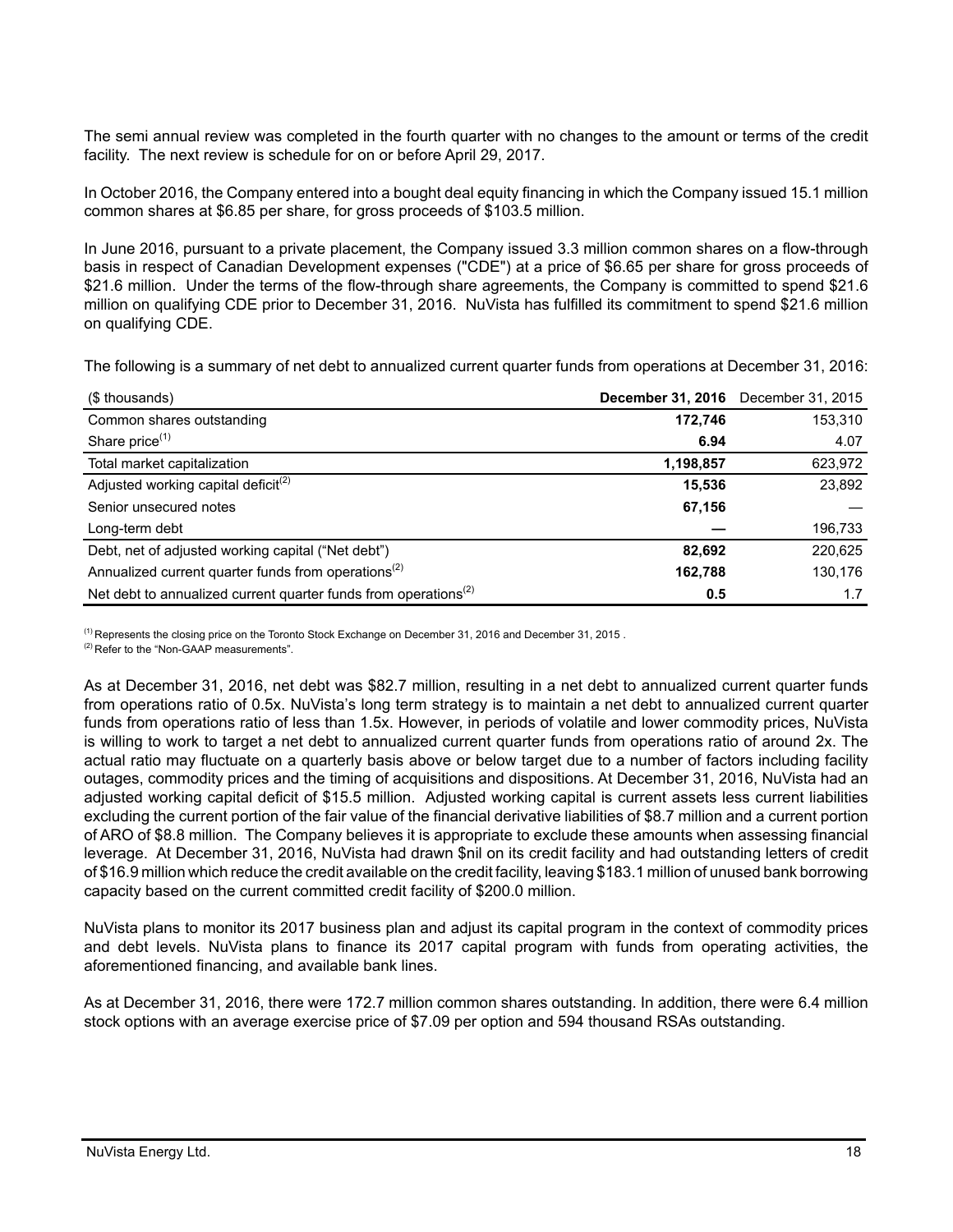### *Contractual obligations and commitments*

NuVista enters into contract obligations as part of conducting business. The following is a summary of NuVista's contractual obligations and commitments as at December 31, 2016:

| (\$ thousands)                                  | Total   | 2017   | 2018   | 2019   | 2020   | 2021   | Thereafter |
|-------------------------------------------------|---------|--------|--------|--------|--------|--------|------------|
| Transportation and<br>processing <sup>(1)</sup> | 941.966 | 61.204 | 62.775 | 66.446 | 74.219 | 83.797 | 593,525    |
| Office lease                                    | 3.279   | 3.279  |        |        |        |        |            |
| Drilling rig contracts                          | 2.418   | 2.418  |        |        |        |        |            |
| Total commitments                               | 947.663 | 66.901 | 62.775 | 66.446 | 74.219 | 83.797 | 593.525    |

 $<sup>(1)</sup>$  Certain of the transportation and processing commitments are secured by outstanding letters of credit totaling \$16.5 million at December 31,</sup> 2016 (December 31, 2015 - \$nil)

Subsequent to December 31, 2016, the Company entered into additional transportation and processing commitments for 2017 in the amount of \$2.5 million.

#### *Off "balance sheet" arrangements*

NuVista has certain lease arrangements, all of which are reflected in the contractual obligations and commitments table, which were entered into in the normal course of operations. All leases have been treated as operating leases whereby the lease payments are included in operating expenses or general and administrative expenses depending on the nature of the lease.

# *Annual financial information*

The following table highlights selected annual financial information for the years ended December 31, 2016, 2015 and 2014:

| (\$ thousands, except per share amounts) | 2016    | 2015       | 2014      |
|------------------------------------------|---------|------------|-----------|
| Oil and natural gas revenues             | 257.252 | 225,685    | 259,107   |
| Net loss                                 | (1,653) | (172, 925) | (58, 881) |
| Per basic and diluted share              | (0.01)  | (1.16)     | (0.43)    |
| Balance sheet information                |         |            |           |
| Total assets                             | 961.240 | 981.637    | 1,024,080 |
| Long-term debt                           |         | 196.733    | 171.969   |
| Shareholders' equity                     | 756.029 | 629.639    | 687,647   |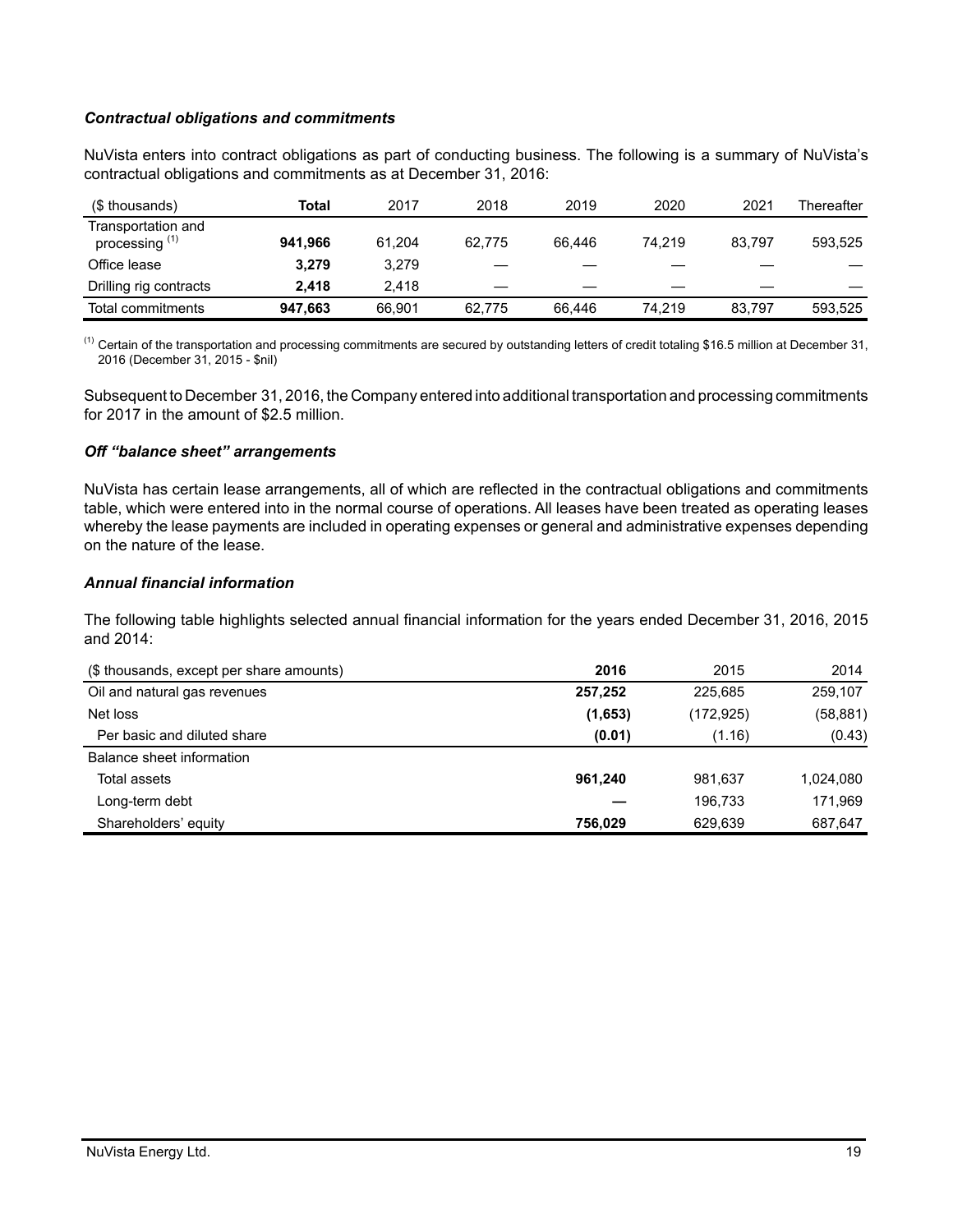# *Quarterly financial information*

The following table highlights NuVista's performance for the eight quarterly reporting periods from March 31, 2015 to December 31, 2016:

| (\$ thousands, except        |               | 2016   |               |        |          | 2015    |               |         |
|------------------------------|---------------|--------|---------------|--------|----------|---------|---------------|---------|
| per share amounts)           | <b>Dec 31</b> | Sep 30 | <b>Jun 30</b> | Mar 31 | Dec 31   | Sep 30  | <b>Jun 30</b> | Mar 31  |
| Production (Boe/d)           | 24,716        | 24,898 | 23,451        | 25,484 | 23,355   | 21,622  | 21.448        | 23,215  |
| Oil and natural gas revenues | 74,538        | 65,155 | 57,840        | 59,720 | 55,592   | 54.664  | 57.502        | 57,927  |
| Net earnings (loss)          | 1,135         | 2,079  | (7,320)       | 2,453  | (69,072) | 74,837) | (21, 357)     | (7,659) |
| Net earnings (loss)          |               |        |               |        |          |         |               |         |
| Per basic and diluted share  | 0.01          | 0.01   | (0.05)        | 0.02   | (0.45)   | (0.49)  | (0.14)        | (0.06)  |
| Funds from operations        | 40,697        | 31,237 | 35,619        | 30,288 | 32,544   | 31,822  | 30,306        | 30,317  |
| Per basic and diluted share  | 0.24          | 0.20   | 0.23          | 0.20   | 0.21     | 0.21    | 0.20          | 0.22    |

NuVista's Montney production volumes have been increasing with substantially all of the Company's capital expenditures allocated to Wapiti Montney and successful drilling and production performance in that area. Total Company production increases have been partially offset with property dispositions. Over the prior eight quarters, quarterly revenue has been in a range of \$54.7 million to \$74.5 million with revenue primarily influenced by production volumes and commodity prices. Net earnings (losses) have been in a range of a net loss of \$74.8 million to net earnings of \$2.5 million with earnings primarily influenced by impairments, gains and losses from disposal of assets, production volumes, commodity prices and realized and unrealized gains and losses on financial derivatives.

#### *Update on regulatory matters*

#### *Environmental*

In the fourth quarter of 2015, the provincial government of Alberta released its Climate Leadership Plan which will impact all consumers and businesses that contribute to carbon emissions in Alberta. This plan includes imposing carbon pricing that is applied across all sectors, starting at \$20 per tonne on January 1, 2017 and moving to \$30 per tonne on January 1, 2018, the phase-out of coal-fired power generation by 2030, a cap on oil sands emissions production of 100 megatonnes, and a 45 per cent reduction in methane emissions by the oil and gas sector by 2025. NuVista expects the Climate Leadership Plan to increase the cost of operating its properties and is currently evaluating the expected impact of this plan on its results of operations.

The oil and natural gas industry is currently subject to environmental regulations pursuant to a variety of federal, provincial, and local laws and regulation. Environmental legislation provides for, among other things, restrictions and prohibitions on emissions, releases or spills of various substances produced in association with oil and natural gas operations. Compliance with such legislation can require significant expenditures and a breach may result in the imposition of fines and penalties, some of which may be material. Environmental legislation is evolving in a manner expected to result in stricter standards and enforcement, as well as larger fines and environmental liability. No assurance can be given that the application of environmental laws to the business and operations of NuVista will not result in a limitation of production or a material increase in the costs of operating, development, or exploration activities or otherwise adversely affect NuVista's financial condition, results of operations, or prospects.

NuVista utilizes monitoring and reporting programs, as well as inspections and audits for environmental, health, and safety performance that are designed to provide assurance that environmental and regulatory standards are met. In the event of unknown or unforeseeable environmental impacts arising from its operations, NuVista may be subject to remedial and litigation costs. Contingency plans are in place for a timely response to environmental events and for the utilization of remediation/reclamation strategies to restore the environment in the event of such impacts.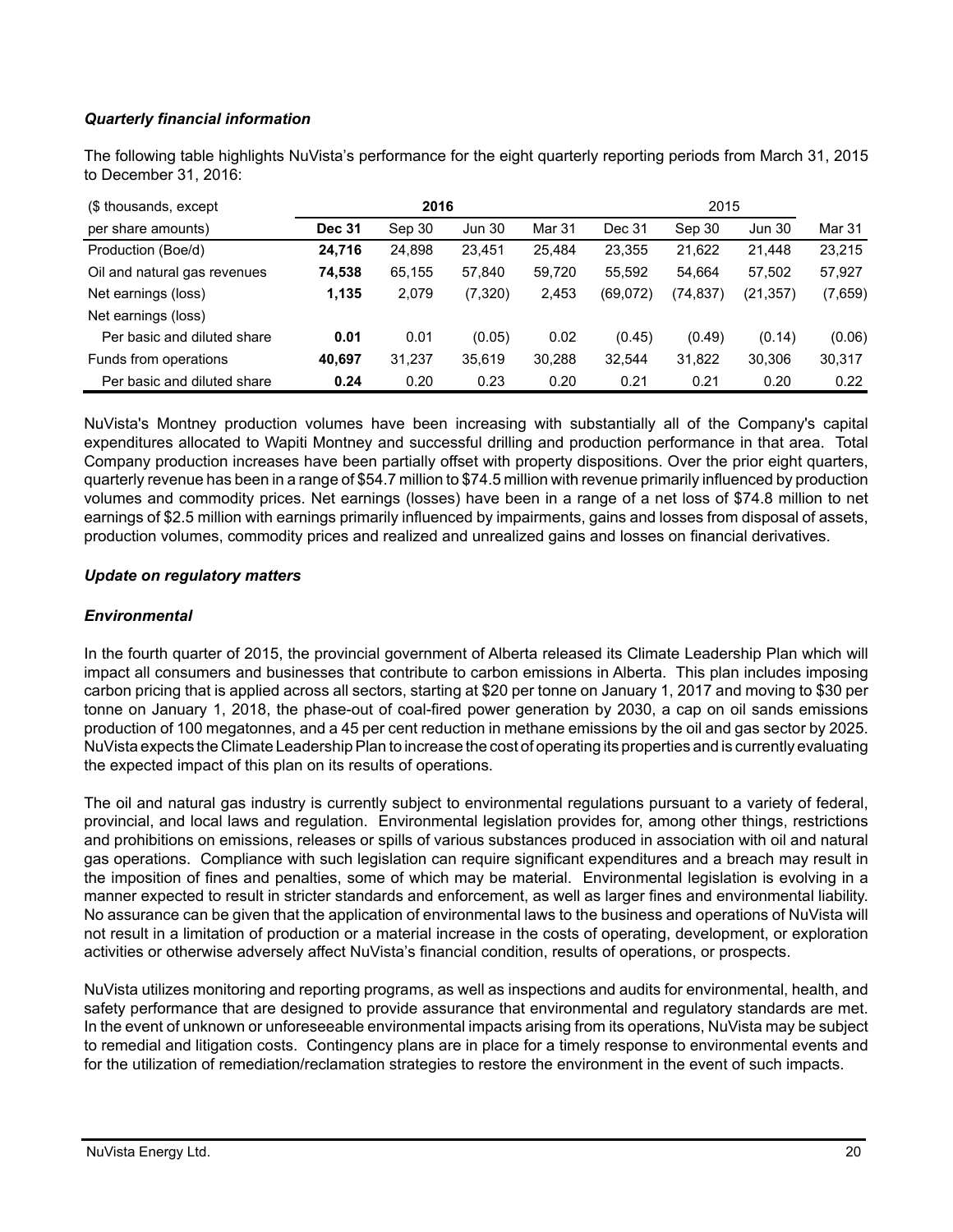Given the evolving nature of climate change discussion, the regulation of emissions of greenhouse gases ("GHGs") and potential federal and provincial GHG commitments, NuVista is unable to predict the impact on its operations and financial condition at this time. It is possible that NuVista could face increases in operating and capital costs in order to comply with augmented greenhouse gas emissions legislation.

Further information regarding environmental and climate change regulations and current provincial royalty and incentive programs are contained in our Annual Information Form for the year ended December 31, 2016 under the Industry Conditions section.

# *Update on financial reporting matters*

### *Future accounting changes*

In April 2016, the IASB issued its final amendments to IFRS 15 *Revenue from Contracts with Customers*, which replaces IAS 18 *Revenue*, IAS 11 *Construction Contracts*, and related interpretations. IFRS 15 provides a single, principles-based five-step model to be applied to all contracts with customers. The standard requires an entity to recognize revenue to reflect the transfer of goods and services for the amount it expects to receive, when control is transferred to the purchaser. Disclosure requirements have also been expanded. The standard is required to be adopted either retrospectively or using a modified retrospective approach for annual periods beginning on or after January 1, 2018, with earlier adoption permitted. IFRS 15 will be applied by NuVista on January 1, 2018. The Company is currently in the process of reviewing its various revenue streams and underlying contracts with customers to determine the impact, if any, that the adoption of IFRS 15 will have on its financial statements, as well as the impact that adoption of the standard will have on disclosure.

In July 2014, the IASB issued IFRS 9, "Financial Instruments" to replace IAS 39, "Financial Instruments: Recognition and Measurement". The standard supersedes earlier versions of IFRS 9 and completes the IASB's project to replace *IAS 39 Financial Instruments: Recognition and Measurement*. IFRS 9 introduces a single approach to determine whether a financial asset is measured at amortized cost or fair value and replaces the multiple rules in IAS 39. The approach is based on how an entity manages its financial instruments in the context of its business model and the contractual cash flow characteristics of the financial assets. For financial liabilities, IFRS 9 retains most of the requirements of IAS 39; however, where the fair value option is applied to financial liabilities, any change in fair value resulting from an entity's own credit risk is recorded in OCI rather than the statement of income, unless this creates an accounting mismatch. IFRS 9 also contains a new model to be used for hedge accounting. The Company does not currently apply hedge accounting to its risk management contracts and does not currently intend to apply hedge accounting to any of its existing risk management contracts on adoption of IFRS 9. The standard will come into effect for annual periods beginning on or after January 1, 2018, with earlier adoption permitted. IFRS 9 will be applied on a retrospective basis by NuVista on January 1, 2018. The Company is evaluating the impact this standard may have on the financial statements, as well as the impact that adoption of the standard will have on disclosure.

In January 2016, the IASB issued IFRS 16 "Leases" which replaces IAS 17 "Leases". For lessees applying IFRS 16, a single recognition and measurement model for leases would apply, with required recognition of assets and liabilities for most leases. The standard will come into effect for annual periods beginning on or after January 1, 2019, with earlier adoption permitted if the entity is also applying for IFRS 15 "Revenue from Contracts with Customers". IFRS 16 will be applied by NuVista on January 1, 2019 and the Company is currently evaluating the impact of the standard may have on the financial statements, as well as the impact that adoption of the standard will have on disclosure.

### *Disclosure controls and internal controls over financial reporting*

NuVista's President and Chief Executive Officer ("CEO") and Vice President, Finance and Chief Financial Officer ("CFO") are responsible for establishing and maintaining disclosure controls and procedures and internal controls over financial reporting as defined in National Instrument 52-109. NuVista's CEO and CFO have designed disclosure controls and procedures, or caused them to be designed under their supervision, to provide reasonable assurance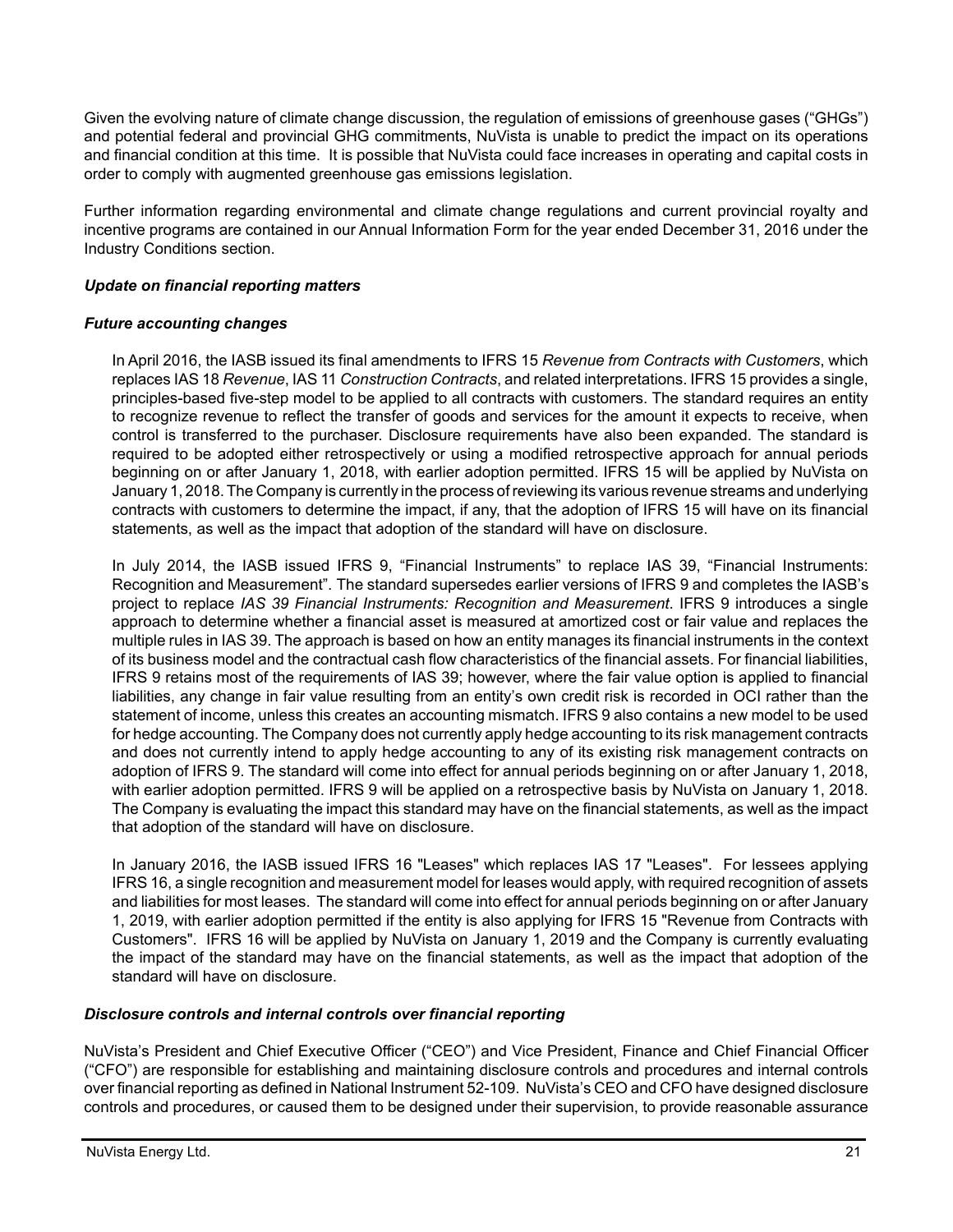that information required to be disclosed by NuVista in its filings or other reports filed or submitted by it under securities legislation is recorded, processed, summarized and reported within the time periods specified in the securities legislation and is accumulated and communicated to NuVista's management, including its certifying officers, as appropriate to allow timely decisions regarding required disclosure. The CEO and CFO have concluded, based on their evaluation as of the end of the period covered by the interim filings that the Company's disclosure controls and procedures are effective.

The CEO and CFO have also designed internal controls over financial reporting, or caused them to be designed under their supervision, to provide reasonable assurance regarding the reliability of NuVista's financial reporting and the preparation of financial statements for external purposes in accordance with GAAP and includes those policies and procedures that:

(a) pertain to the maintenance of records that in reasonable detail accurately and fairly reflect the transactions and dispositions of the assets of NuVista;

(b) are designed to provide reasonable assurance that transactions are recorded as necessary to permit preparation of the financial statements in accordance with GAAP, and that receipts and expenditures of NuVista are being made only in accordance with authorizations of management and directors of NuVista; and

(c) are designed to provide reasonable assurance regarding prevention or timely detection of unauthorized acquisition, use or disposition of NuVista's assets that could have a material effect on the annual financial statements.

NuVista has designed its internal controls over financial reporting based on the Committee of Sponsoring Organizations of the Treadway Commission (2013). During the quarter ended December 31, 2016, there have been no changes to NuVista's internal controls over financial reporting that have materially or are reasonably likely to materially affect the internal controls over financial reporting; the CEO and CFO have concluded that the internal controls over financial reporting are effective.

Because of their inherent limitations, disclosure controls and procedures and internal control over financial reporting may not prevent or detect misstatements, error or fraud. Control systems, no matter how well conceived or operated, can provide only reasonable, not absolute assurance, that the objectives of the control system are met.

### *Assessment of business risks*

The following are the primary risks associated with the business of NuVista. Most of these risks are similar to those affecting others in the conventional oil and natural gas sector. NuVista's financial position and results of operations are directly impacted by these factors:

- Operational risk associated with the production of oil and natural gas;
- Reserves risk with respect to the quantity and quality of recoverable reserves;
- Commodity risk as crude oil and natural gas prices and differentials fluctuate due to market forces;
- Financial risk such as volatility of the Cdn/US dollar exchange rate, interest rates and debt service obligations;
- Risk associated with the re-negotiation of NuVista's credit facility and the continued participation of NuVista's lenders;
- Market risk relating to the availability of transportation systems to move the product to market;
- Environmental and safety risk associated with well operations and production facilities;
- Changing government regulations relating to royalty legislation, income tax laws, incentive programs, operating practices, fracturing regulations and environmental protection relating to the oil and natural gas industry; and
- Labour risks related to availability, productivity and retention of qualified personnel.

NuVista seeks to mitigate these risks by: